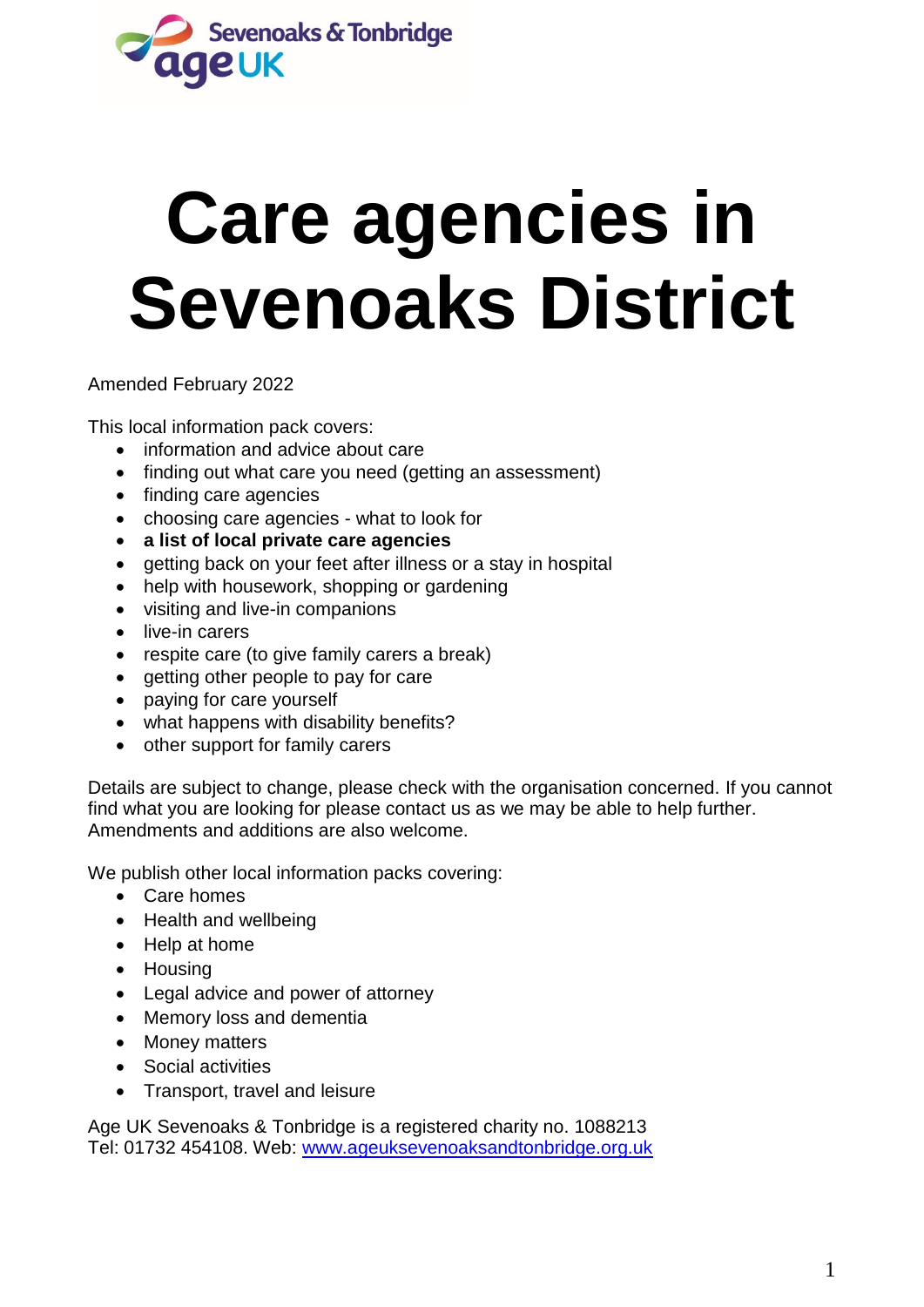# **Contents**

| Finding out what care you need (getting an assessment) 3          |  |
|-------------------------------------------------------------------|--|
|                                                                   |  |
|                                                                   |  |
|                                                                   |  |
|                                                                   |  |
|                                                                   |  |
|                                                                   |  |
|                                                                   |  |
|                                                                   |  |
|                                                                   |  |
|                                                                   |  |
|                                                                   |  |
| How does the local authority calculate your income and savings?21 |  |
|                                                                   |  |
|                                                                   |  |
|                                                                   |  |
|                                                                   |  |
|                                                                   |  |
|                                                                   |  |
|                                                                   |  |
|                                                                   |  |
|                                                                   |  |
|                                                                   |  |
|                                                                   |  |
|                                                                   |  |
|                                                                   |  |

Details are subject to change, please check with organisation concerned.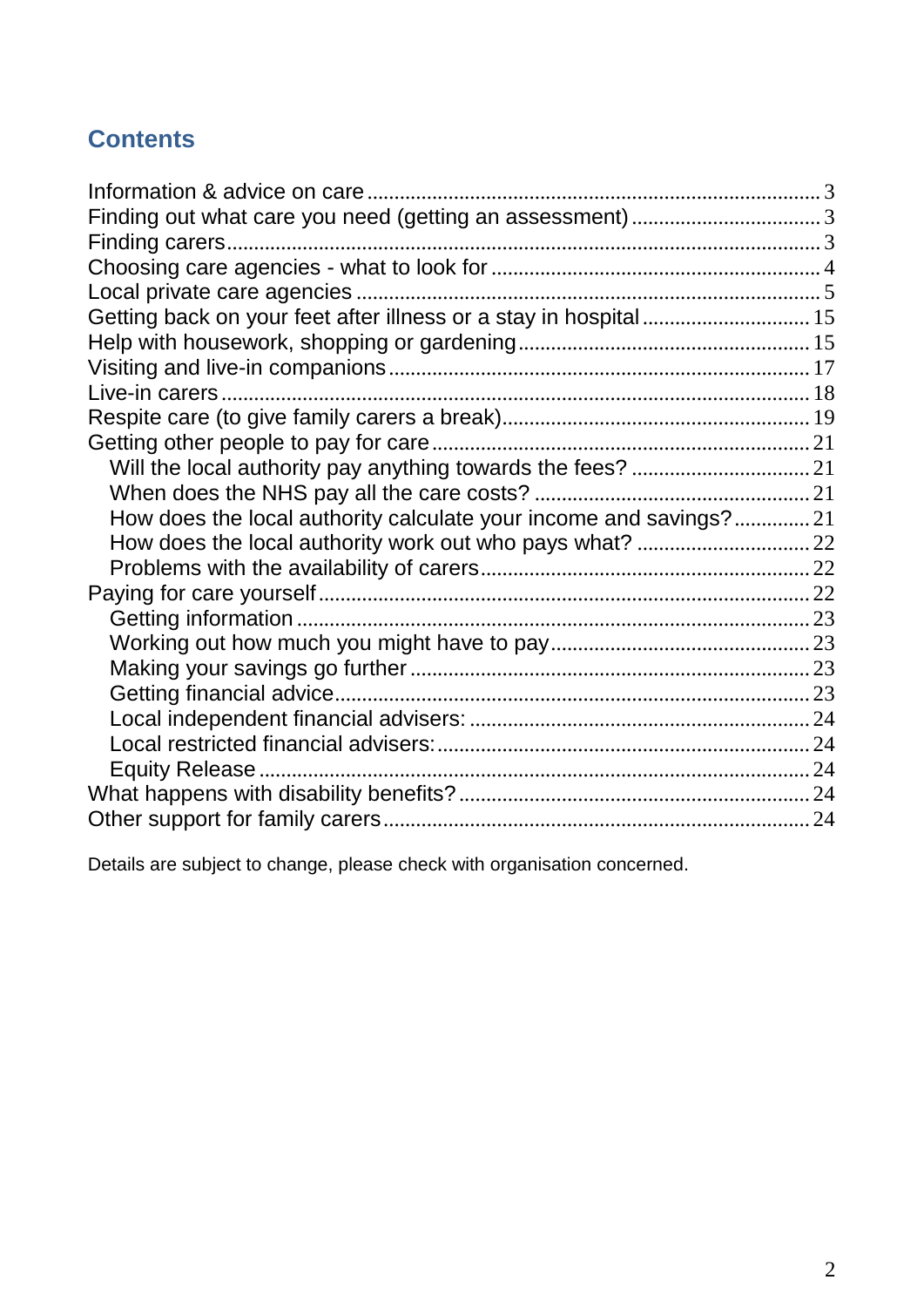# <span id="page-2-0"></span>**Information & advice on care**

## **Age UK Sevenoaks & Tonbridge**

Free information and advice on care

- Old Meeting House, 5 St John's Rd, Sevenoaks TN13 3LR
- Tel: 01732 454108 (open Mon-Fri 9am-4pm) Fax: 01732 450791
- Email: [office@ageuksevenoaksandtonbridge.org.uk](mailto:office@ageuksevenoaksandtonbridge.org.uk)
- Web: [www.ageuksevenoaksandtonbridge.org.uk](http://www.ageuksevenoaksandtonbridge.org.uk/)

#### **Community Navigators**

Free information and advice on planning the support you need. Contact INVOLVE Tel: 0300 081 0005 Email: communitynavigation@involvekent.org.uk If you live in the Swanley area contact IMAGO Tel: 0300 011 1965 Email: navigation@imago.community

#### **Independent Age**

6 Avonmore Rd, London W14 8RL Tel: 0800 319 6789, 020 7605 4200 Email: [advice@independentage.org](mailto:advice@independentage.org) Web: [www.independentage.org](http://www.independentage.org/) Free telephone and email service offering advice on care.

## **Kent Carers' Emergency Card**

This is a card which carers can carry so if you have an accident or become ill, people can contact Kent County Council on a 24-hour emergency contact number to activate a prearranged emergency plan to ensure the person you are caring for continues to be looked after. You can get it from INVOLVE Tel: 0300 081 0005 Email:

communitynavigation@involvekent.org.uk If you live in the Swanley area you can get it from IMAGO Tel: 0300 011 1965 Email: navigation@imago.community

These charities may also be able to provide other support for carers

- **Information, advice and guidance** for carers
- **Support groups** for carers. Include older carers, young carers, mental health, eating disorders, Multiple Sclerosis and learning disabilities. They may be able to accompany carers to support groups
- **Carers' assessments** to see what help might be available

# <span id="page-2-1"></span>**Finding out what care you need (getting an assessment)**

#### **Care needs assessments**

Social Services provide many forms of support and you can ask for a free care needs assessment of what support you might need and a financial assessment. If you have less than £23,250 in savings (excluding your home) they should make a financial contribution towards your care costs. Tel: 03000 416161.

#### **Carer's assessments**

If you are looking after someone you can also request a free carer's assessment from INVOLVE Tel: 0300 081 0005 Email: [communitynavigation@involvekent.org.uk](mailto:communitynavigation@involvekent.org.uk) Web: [www.involvekent.org.uk](http://www.involvekent.org.uk/) If you live in the Swanley area you can get it from IMAGO Tel: 0300 011 1965 Email: [navigation@imago.community](mailto:navigation@imago.community) Carers' assessments may be quicker than a care needs assessment from Social Services.

# <span id="page-2-2"></span>**Finding carers**

There are three ways of finding carers: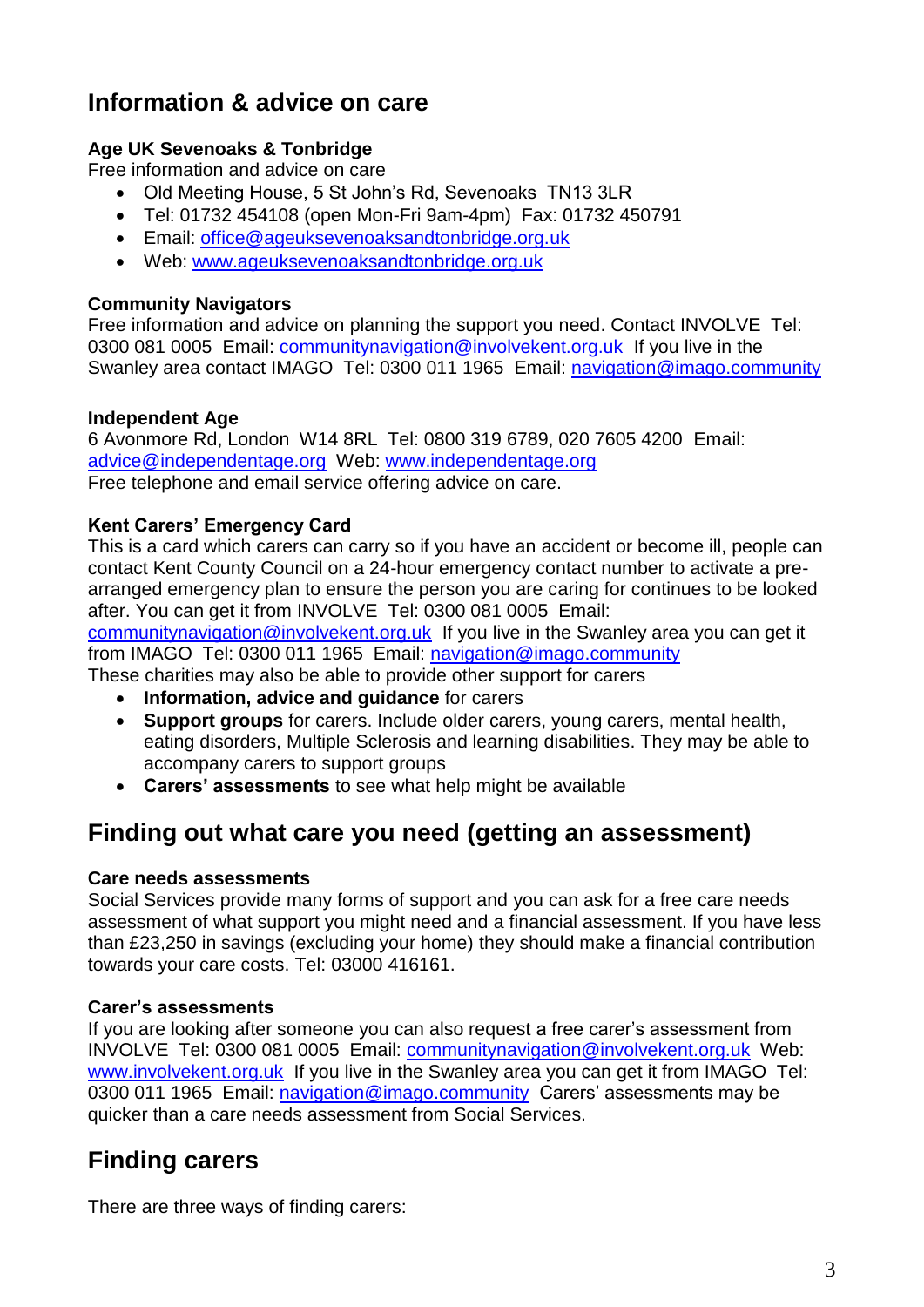- Most care agencies are private companies that manage the carers for you. The care agency employs the carers directly, trains them and finds replacement carers to cover if they are away or sick. This service is particularly valuable for people who don't have family or friends close at hand who could step into the breach.
- Some agencies are introductory (or commissioning) agencies where you manage the carers yourself. They act as brokers introducing you to self-employed carers who you pay directly. Most of the carers are responsible for paying their own tax and National Insurance contributions but you need to check this.
- The other way of finding carers is to advertise privately. In this case you are the employer and you pay the carer directly. You will also be responsible for tax and National Insurance contributions as an employer.

This list is a selection of local private care agencies. However there are other ways to find care agencies:

You can search for local care agencies on the Care Quality Commission website www.cqc.org.uk

They are the government regulator and publish reports on the quality of care provided

The United Kingdom Homecare Association Ltd (UKHCA) is a professional association of home care providers. You can get a list of agencies that belong to them by phoning 020 8661 8188 or visiting www.ukhca.co.uk/findcare

Some care agencies are also members of KICA (Kent Integrated Care Alliance). This is an independent body that supports private care agencies in Kent. You can get a list of agencies that belong to them by phoning 01634 291073 or visiting [www.kica.care](http://www.kica.care/)

There are also many other care agencies which you can find in the phonebook or on the internet. You will find agencies listed in Yellow Pages under "Nurses' Agencies and Care Agencies" or "Home Care Services" and on [www.yell.com.](http://www.yell.com/) The Thomson Directory lists providers under "Home Care Services" or "Home Help Services - Private".

# <span id="page-3-0"></span>**Choosing care agencies - what to look for**

We cannot recommend any particular private care agency. Your best bet is to ask them for more information or check their website. Our information was correct at the time of going to print but you might want to check some of the following things:

- Do they cover where you live?
- Do they provide the type of care you need? (eg day care, live-in care, respite care, end-of-life care)
- Will you have the same carer at the same time every day or whether it will be different carers coming in at different times? This is especially important if you need help getting up or going to bed and you want them to help you at a time which suits when you want to get up or go to bed rather than very late or very early.
- How long does that person stay? Is there a minimum length of visit or maximum length of visit?
- If you have a particular condition such as dementia, stroke, Parkinson's, MS etc. you might want to ask if they specialise in such conditions and understand what they involve so that your carers are people who know how to help you in an understanding way. How much training do their carers receive on your condition? Do they just train their staff themselves or do they go on courses accredited by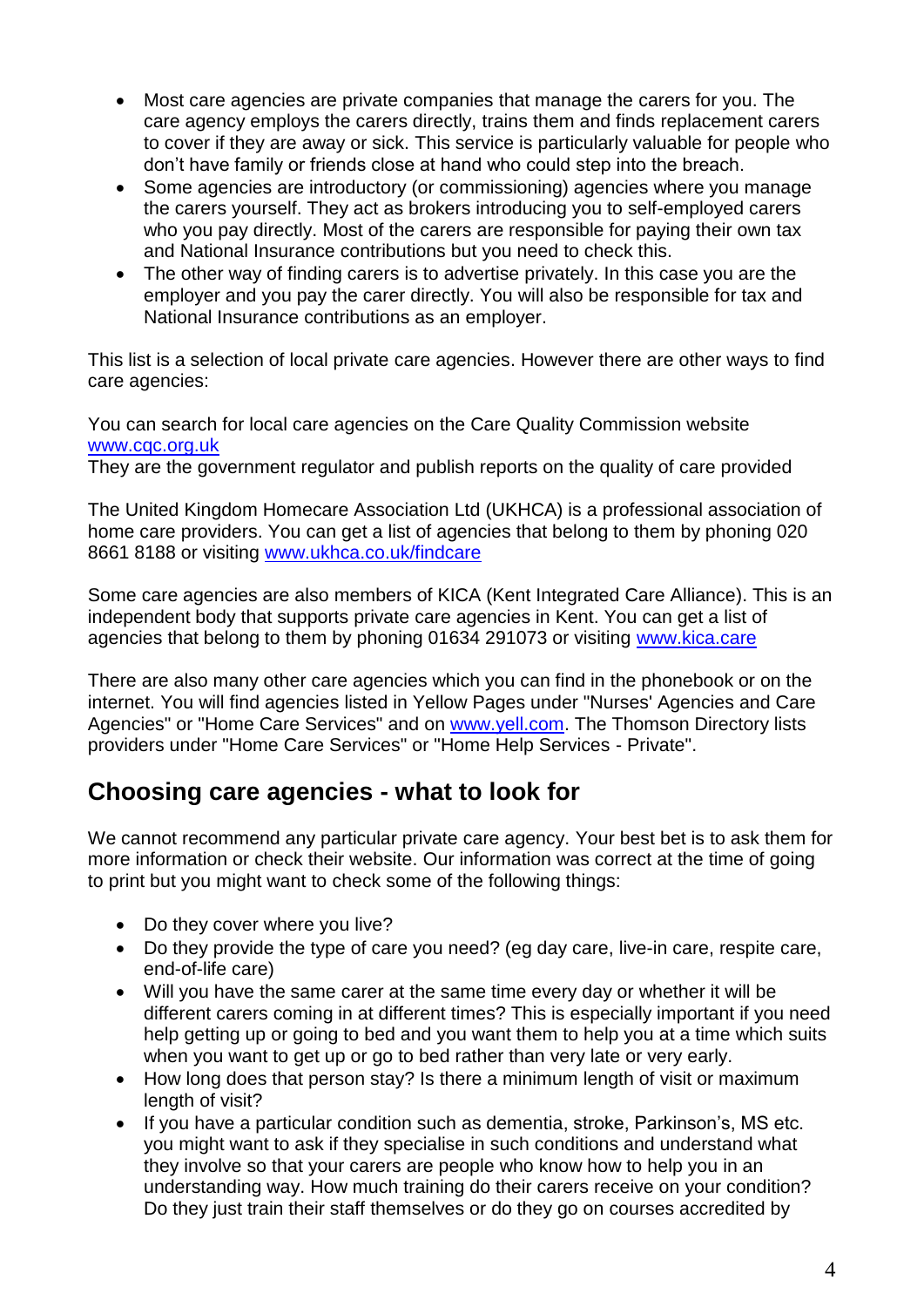specialist organisations who understand the particular condition eg the Alzheimer's **Society** 

- How much do they charge?
- Are they registered with the Care Quality Commission?
- When was their care agency last inspected by the Care Quality Commission?
- What was their rating in their last inspection?
- Are they registered with the UK Homecare Association or any other professional association?

The Care Quality Commission is responsible for the registration and inspection of all care agencies. If possible you should read the latest inspection report on the Care Quality Commission website: [www.cqc.org.uk](http://www.cqc.org.uk/)

Care Quality Commission reports use 2 ratings systems. Until 2015 they used a system of green ticks. 5 green ticks was the highest rating and 1 green tick was the lowest. The ratings changed in 2015 and they now use a more rigorous system with a description. The new ratings are Outstanding, Good, Requires Improvement, Inadequate and Suspended. You will find both sets of ratings appear on their website as many care agencies have not been fully inspected since the ratings system changed. The areas they inspect are whether the agency is safe, effective, responsive, caring and well-led.

# <span id="page-4-0"></span>**Local private care agencies**

Please read carefully to see exactly what kind of care they offer

## **Accessible Care**

Suite 4,Granville House, Granville Rd, Maidstone ME14 2BJ Tel: 01622 757155 Email: [info@accessiblecare.co.uk](mailto:info@accessiblecare.co.uk) Web: [www.accessiblecare.co.uk](http://www.accessiblecare.co.uk/) Contact: Sian Gray

Cover all of Kent

- 24 hour live-in care, short-term care, long-term care, respite care, convalescent care, palliative care. Do not provide hourly care
- Provide care for dementia, physical disabilities, learning difficulties, autism, mental health, sensory impairment, alcohol or drug misuse

# **Acclaimed Care**

16 Quincewood Gardens, Tonbridge TN10 3LR Tel: 07725 179645 Email: [acclaimed\\_care@hotmail.com](mailto:acclaimed_care@hotmail.com) Web: [www.acclaimedcare.co.uk](http://www.acclaimedcare.co.uk/) Contact: Joshua or Hayley

- Cover Sevenoaks, Westerham and Edenbridge
- Provide personal care, respite care, end-of-life care and domestic care
- No specialisms but do provide dementia care as well as physical disabilities
- Carers are trained as much as they wish. If they feel they need more training then the agency will arrange it
- Can arrange to have the same person going in at the same time every day
- Carer's length of visit depends on client's specific needs
- Monday-Saturday £22 per hour, Sundays £23 per hour
- Registered with the Care Quality Commission
- Last inspected April 2019
- Awaiting rating (new business)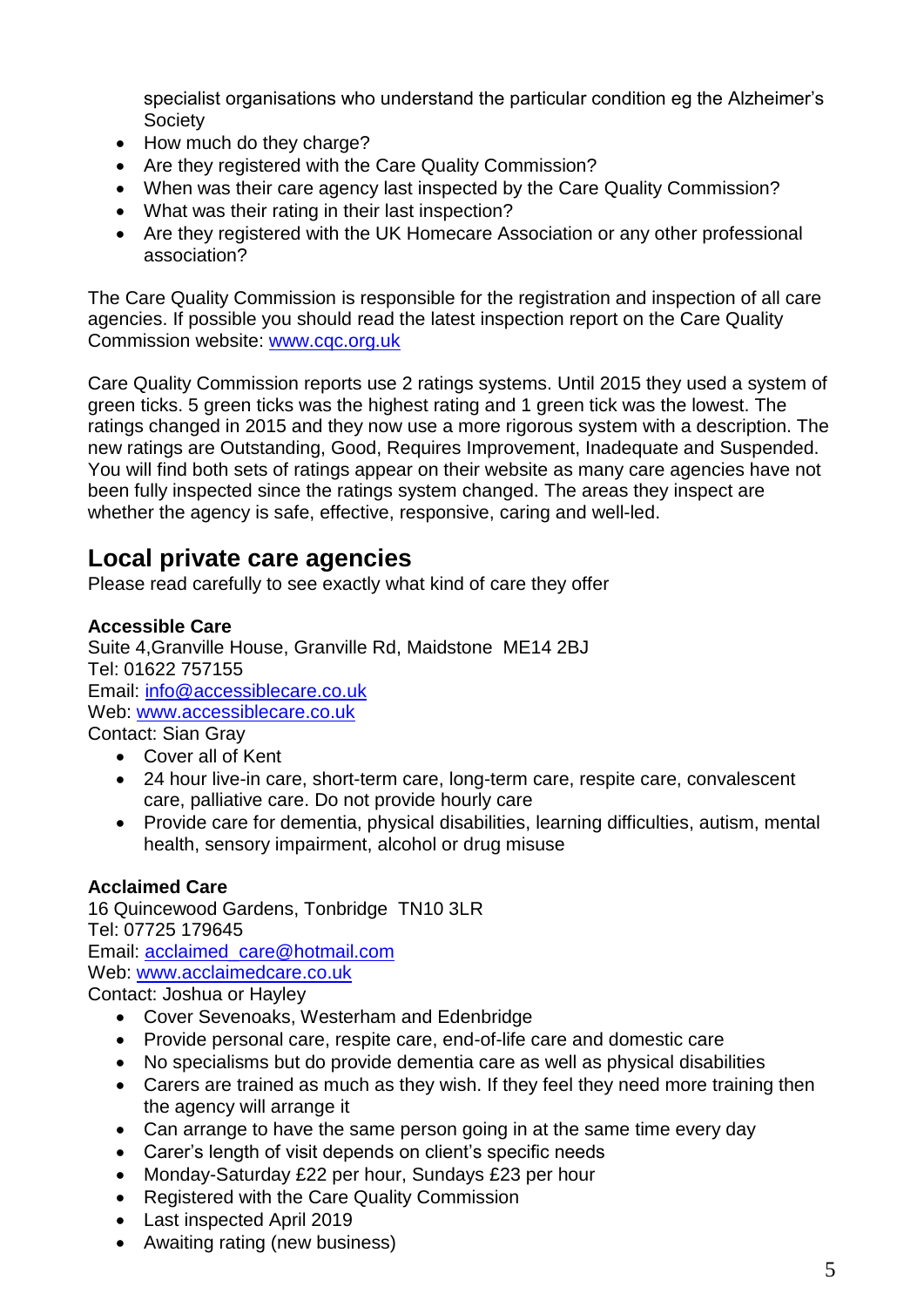• In process of registering with UK Homecare Association

# **Active Assistance**

1 Suffolk Way, Sevenoaks TN13 1YL Tel: 01732 779353 Fax: 01732 779134 Email: [enquiries@activeassistance.com](mailto:enquiries@activeassistance.com) Web: [www.activeassistance.com](http://www.activeassistance.com/)

- Cover all of the UK
- Can provide 'live-in' and 'live-out' support
- Provide care for dementia, physical disabilities, learning difficulties, autism, mental health, sensory impairment, alcohol or drug misuse
- Also specialise in people with complex continuing care needs, including people with tracheotomies, on ventilators or with neurological conditions
- Minimum visit 4 hours
- Registered with Care Quality Commission
- Rated 'Good' at last inspection
- Also registered with the UKHCA

## **All About Homecare Ltd**

1 Draper St, Southborough TN4 0PG Tel: 01732 447055, 01892 575499 Email: [enquiries@allabouthomecare.co.uk](mailto:enquiries@allabouthomecare.co.uk) Web: [www.allabouth](http://www.allabout/)omecare.co.uk Contact: Kieron Brennan

- Cover Sevenoaks
- Aim to provide care and support for clients to live safely and independently in the comfort of their own homes. Can provide support with meals, medication and personal care, and with help around the house; can also provide both companionship and support to visit friends and activities. Also provide end- of-life care for those wishing to remain in the comfort of their own homes
- Provide care for dementia, physical disabilities, mental health and sensory impairment
- Also specialise in clients living with more complex conditions including stroke, diabetes and progressive neurological conditions, such as Parkinson's and MS. Carers receive specialist training, designed by the Alzheimer's Society for dementia care, and from qualified neuro-therapists for neurological care. They can help you practise physiotherapy exercises at home (this is included in their cost)
- Staff also receive training from Hospice in the Weald
- Clients are cared for by small teams of carers so they can get to know each client individually
- The daytime hourly fee is £24.50 with a minimum visit of 1 hour
- Rated Outstanding by the Care Quality Commission
- Also a member of UKHCA

# **Allendale Care**

Moorlands, Friars Gate, Crowborough TN6 1XF Tel: 07710 527242 Email: [marina@allendalecare.co.uk](mailto:marina@allendalecare.co.uk) Web: [www.allendalecare.co.uk](http://www.allendalecare.co.uk/) Contact: Marina Allen

- Cover all areas of Kent
- Specialise in live-in care for frail, elderly and terminally ill people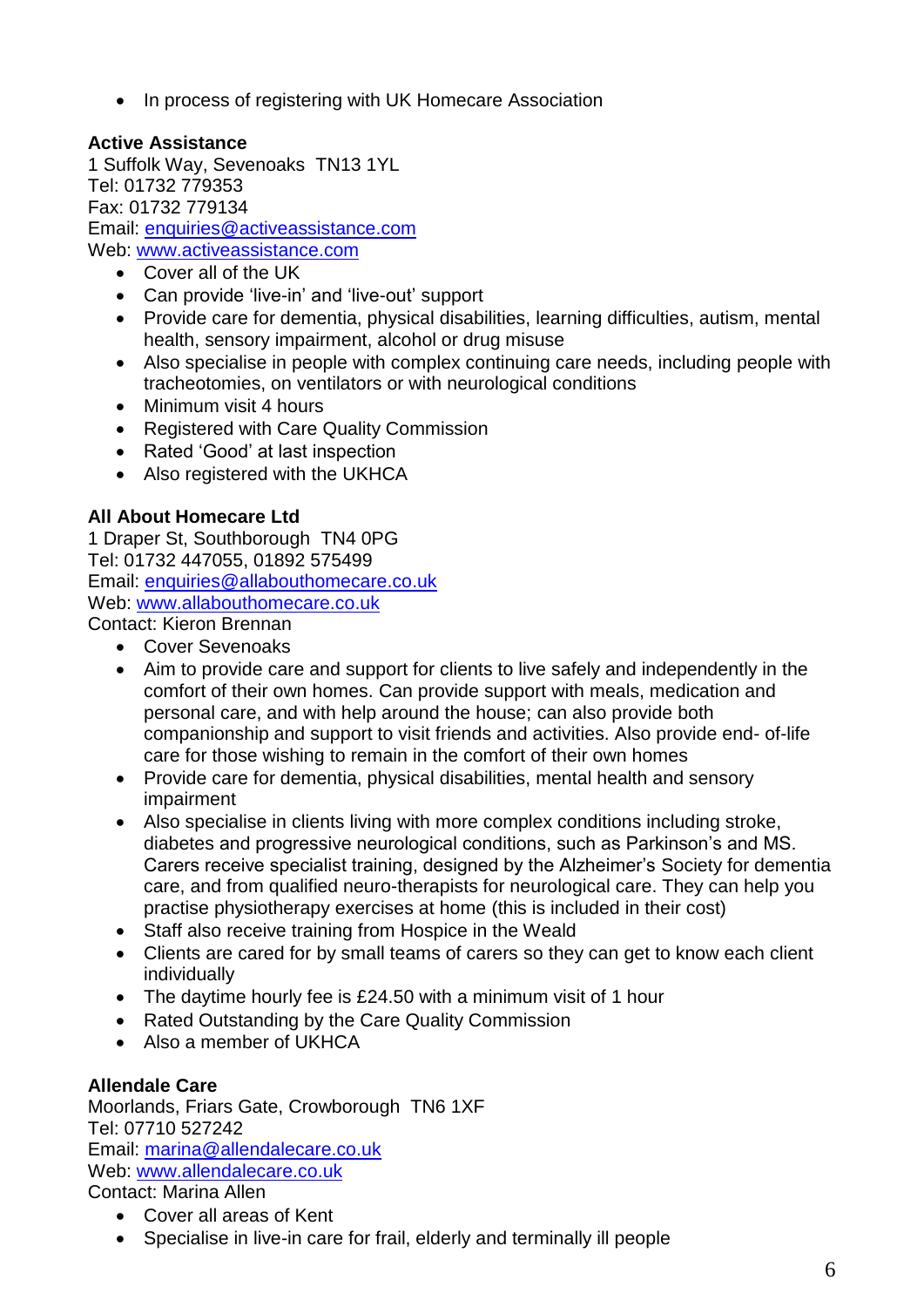- Also offer respite care and end-of-life care
- Places importance on continuity of care. Offers choice of having a carer for a long period or having two carers on a rotation basis
- Experienced carers all have at least 4 years practical experience and training is ongoing.
- Daily rate for live-in care £120-£150 depending on level of care required
- Registered with the Care Quality Commission
- Rated Good in last inspection January 2017

## **Bespoke Care Company Ltd**

Webster House, Dudley Rd, Tunbridge Wells TN1 1LE Tel: 01892 518400 E-mail: enquiries@bespokecarecompany.co.uk Web: [www.bespokecarecompany.co.uk](http://www.bespokecarecompany.co.uk/) Contact: Kirstin Glover

- Cover Sevenoaks, Westerham and Edenbridge
- An independent, family-owned "introduction agency" which can help you recruit experienced live-in carers. They provide live-in assistance and support in all activities and aspects of daily living, from housekeeping, cooking and companionship to personal care and assistance with medication. Provide long term live-in care. Can provide short term live-in care when recovering from an illness or time spent in hospital. Can also provide respite live-in care to allow a family member or permanent carer some time off or give them additional support
- Carers have experience working with clients with dementia, stroke, Parkinson's and MS
- The majority of the live-in carers registered with them hold either an NVQ 2 or NVQ 3 in Health and Social Care and many have also completed training in specialist areas such as dementia care. As a minimum, all of the carers are required to undertake courses in food hygiene, infection control, First Aid, safe handling of machines, safeguarding of vulnerable adults, moving and handling
- Costs start from £850 per week, depending on care needs
- Not regulated by the Care Quality Commission as it is an "introduction agency". However, services are monitored on an ongoing basis and reviewed accordingly. An audit of all policies, procedures and practices is carried out by a specialist external consultant on an annual basis
- Registered with the UKHCA and REC (Recruitment and Employment Federation)

#### **Birchwood Care Services**

Birchwood House, Stockland Green Rd, Speldhurst TN3 0TU Tel: 01892 863710 Fax: 01892 861548 Email: [birchwood@birchwoodhouse.org.uk](mailto:birchwood@birchwoodhouse.org.uk) Web: [www.birchwoodhouse.org.uk](http://www.birchwoodhouse.org.uk/) Contact: Wendy Ryan

- Cover Edenbridge
- Small, independently-owned agency who provide continuity of staff for clients. Provide assistance with personal care (showering/bathing, dressing etc), meal preparation, shopping (including making a shopping list or putting shopping away) and domestic chores (including laundry). Also provide a sit-in service enabling a relative/carer to take a break or attend an appointment
- Provide care for physical disabilities
- Also specialise in dementia and end-of-life
- Staff are trained in all mandatory areas; training is updated as required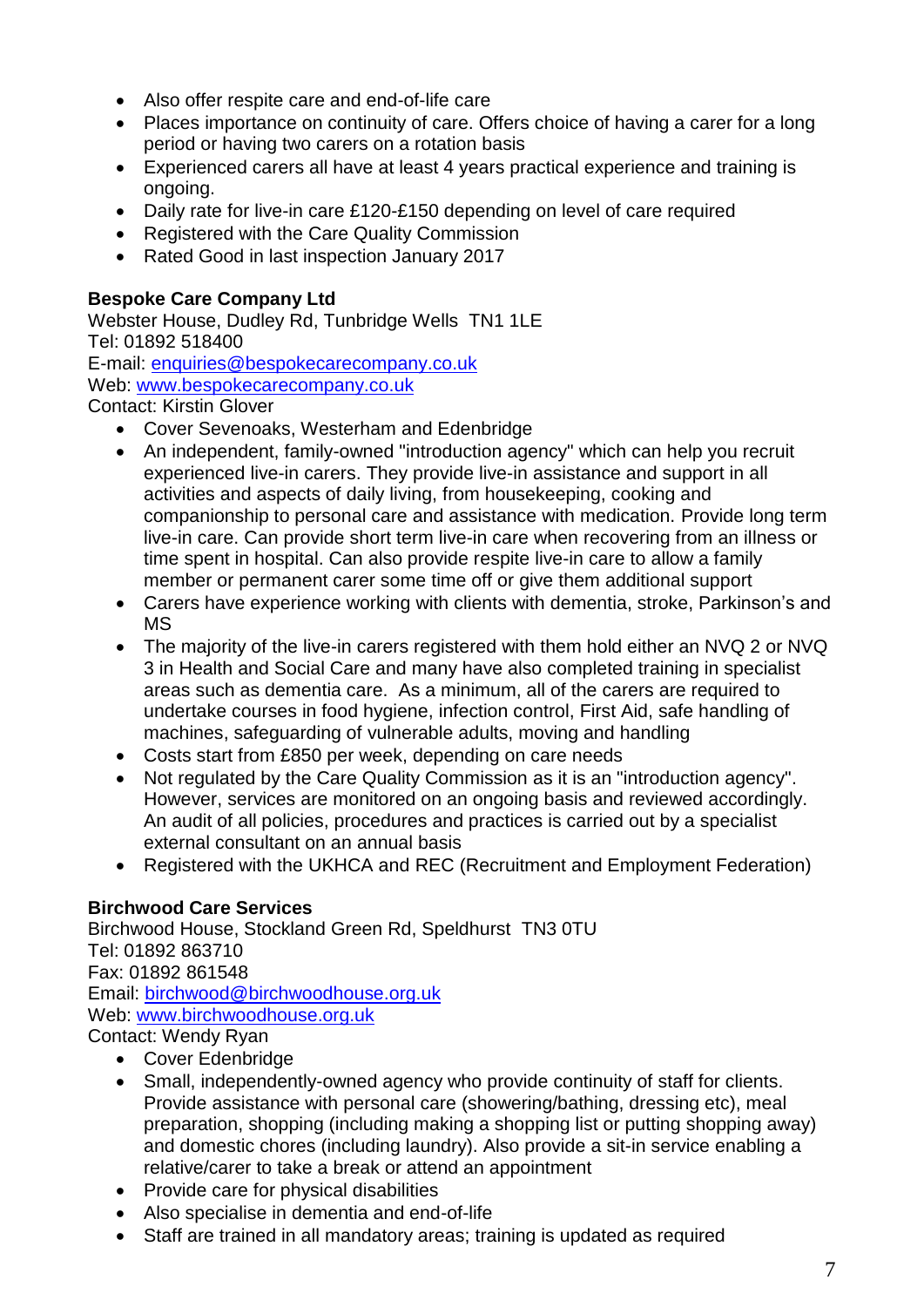- Call duration is anything from  $\frac{1}{2}$  an hour which is minimum visit duration up to 6 or 8 hours to accommodate a sit-in. Do not sleep in or provide overnight visits
- Registered with the Care Quality Commission
- Last inspected in August 2015 and rated 'Good' across the five areas inspected
- Also a member of KICA.

## **Bluebird Care**

#### Web: [www.bluebirdcare.co.uk](http://www.bluebirdcare.co.uk/)

- Provide a wide variety of care and support including anything from personal care and companionship to shopping and domestic care. Also provide live-in care, overnight and end-of-life care
- Staff have comprehensive in-house induction training and shadow existing staff before starting work
- Agency practises continuity of care which is person-centred so customers choose the length of time alongwith the supervisor to ensure safe service. Minimum length of time of visit is 30 minutes. There is no maximum length of time
- Charges available on application.

Sevenoaks office

- Tel: 01732 655041
- Provide care for physical disabilities, learning difficulties, autism, dementia, acquired brain injury and sensory impairment
- Registered with the Care Quality Commission
- Rated good in last inspection

#### **Braeburn Care**

Aurora House, Chiddingstone Causeway TN11 8JU Tel: 01732 446514 Email: [enquiries@braeburncare.co.uk](mailto:enquiries@braeburncare.co.uk) Web: [www.braeburncare.co.uk](http://www.braeburncare.co.uk/)

Contact: Charlotte Muir

- Cover Sevenoaks, Westerham and Edenbridge
- Provide visiting care, live-in care, respite care, end-of-life care and companionship
- Also specialise in caring for conditions such as dementia, Parkinson's, stroke, autism and end-of-life care
- Carers receive all relevant basic training and then further in-depth training is sought when needed for particular clients
- Try to keep to a regular carer as much as possible but will also introduce other carers to ensure clients know other carers who are visiting when regular carer can't visit
- Minimum visit 30 minutes. Package tailored to client's requirements
- Charges vary depending on location
- Registered with the Care Quality Commission
- Last inspected August 2018
- Rated good
- Registered with the UK Homecare Association

#### **Brooklands Homecare Ltd**

Brooklands Cottage, Marsh Green Road, Marsh Green TN8 5QR Tel: 01732 865956 E-mail: [brooklandshomecare@hotmail.com](mailto:brooklandshomecare@hotmail.com) Web: [www.brooklands-homecare.com](http://www.brooklands-homecare.com/) Contact: Jo Medhurst

Cover Edenbridge, Four Elms and Cowden areas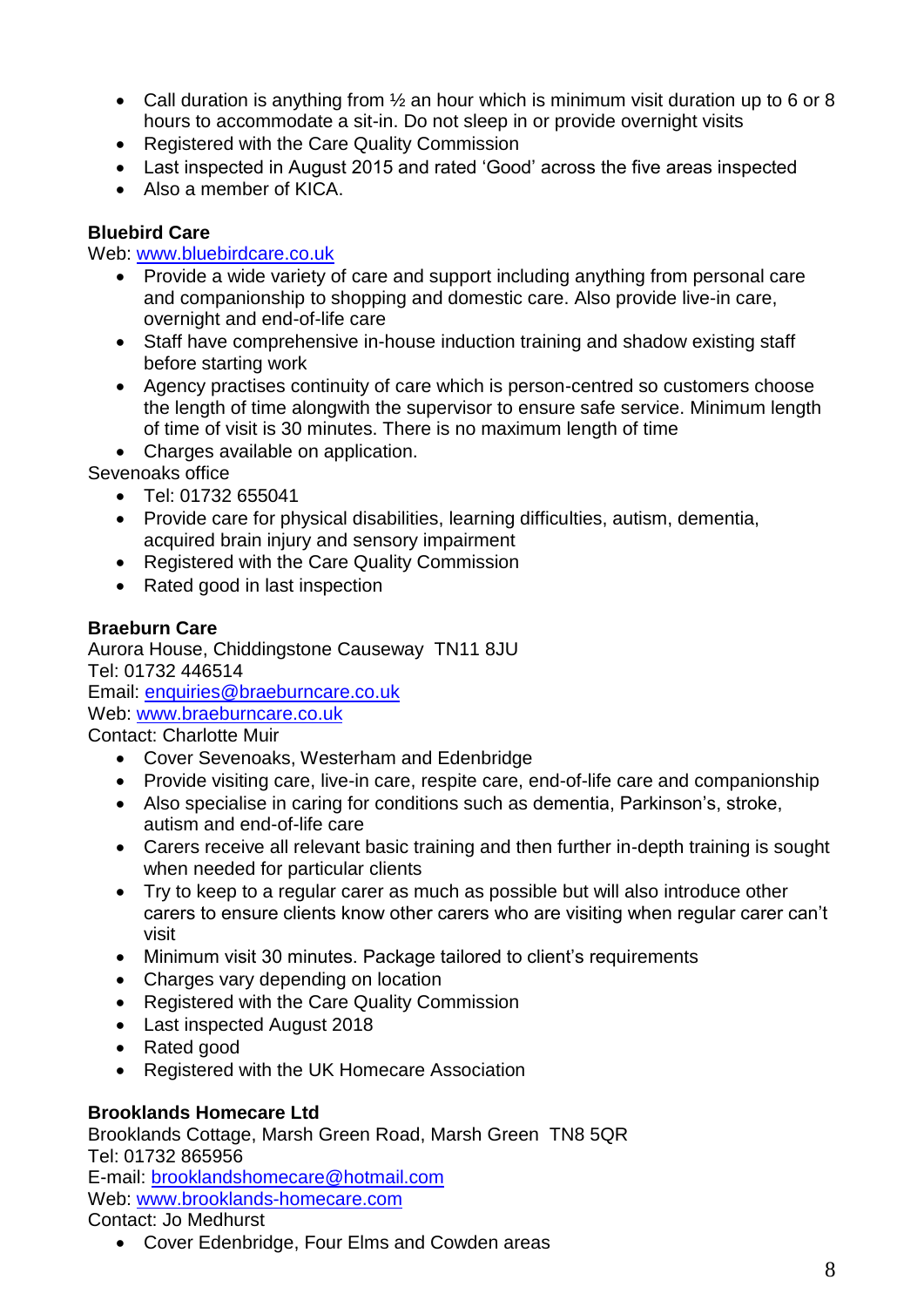- Tailor care package to meet the individual needs and requirements of the person concerned. However, the care plans can always be amended to allow for changes in needs and additional requests. Also do domestic and shopping calls, take people to appointments and social activities
- Provide care for dementia, physical disabilities, mental health and sensory impairment
- All carers live locally and are trained in all aspects of providing care with additional specific training as and when required
- Aim to provide the same carer(s) as much as possible depending on the size of the care package
- Provide calls from 30 minutes through to overnight stays
- Fees vary from weekday to weekend or bank holiday and start at £12.45 for 30 minutes on weekdays
- Registered with the Care Quality Commission
- Last inspected in November 2015
- Rated good
- Also a UKHCA member.

# **Callquest for Care Ltd**

Millfield Rd, West Kingsdown TN15 6BX Tel: 0800 211 8500 E-mail: info@callquestforcare.co.uk

Web: www.callquestforcare.co.uk

Contact: Mary-Ann Awa/Alan Wells

- Cover Edenbridge, Westerham, West Kingsdown and Sevenoaks
- Personal care, companionship care, respite care, palliative care, end-of-life care, live-in care, dementia care, holiday escort care, hospital discharge care
- Carers receive training
- No more than 2 carers are assigned to a service user
- Provide calls from one hour to overnight stays
- Fees vary from weekday to weekend or bank holiday. Live-in care £987-1400 per week
- Registered with the Care Quality Commission
- Inspected and awaiting rating
- Also a UKHCA member.

# **Caremark**

3 Godfreys Yard, Baldwins Lane, North Farm, Tunbridge Wells TN2 3DH Tel: 01732 446147, 01892 576377

Email: [twtm@caremark.co.uk](mailto:enquiries@allabouthomecare.co.uk)

Web: www.caremark.co.uk

Contact: Simon Rowland or Martin Steyn

- Cover Sevenoaks and Westerham
- Can provide help with washing and dressing, meal preparation and shopping, prompting with medication, supporting daily routines and social activities. Also offers live-in care, overnight support and respite care
- Registered with the Care Quality Commission
- Rated good
- Also a member of UKHCA

# **Caremore Companions Ltd**

Tudor Dean, Homedean Rd, Chipstead, Sevenoaks TN13 2QN Tel: 01732 453070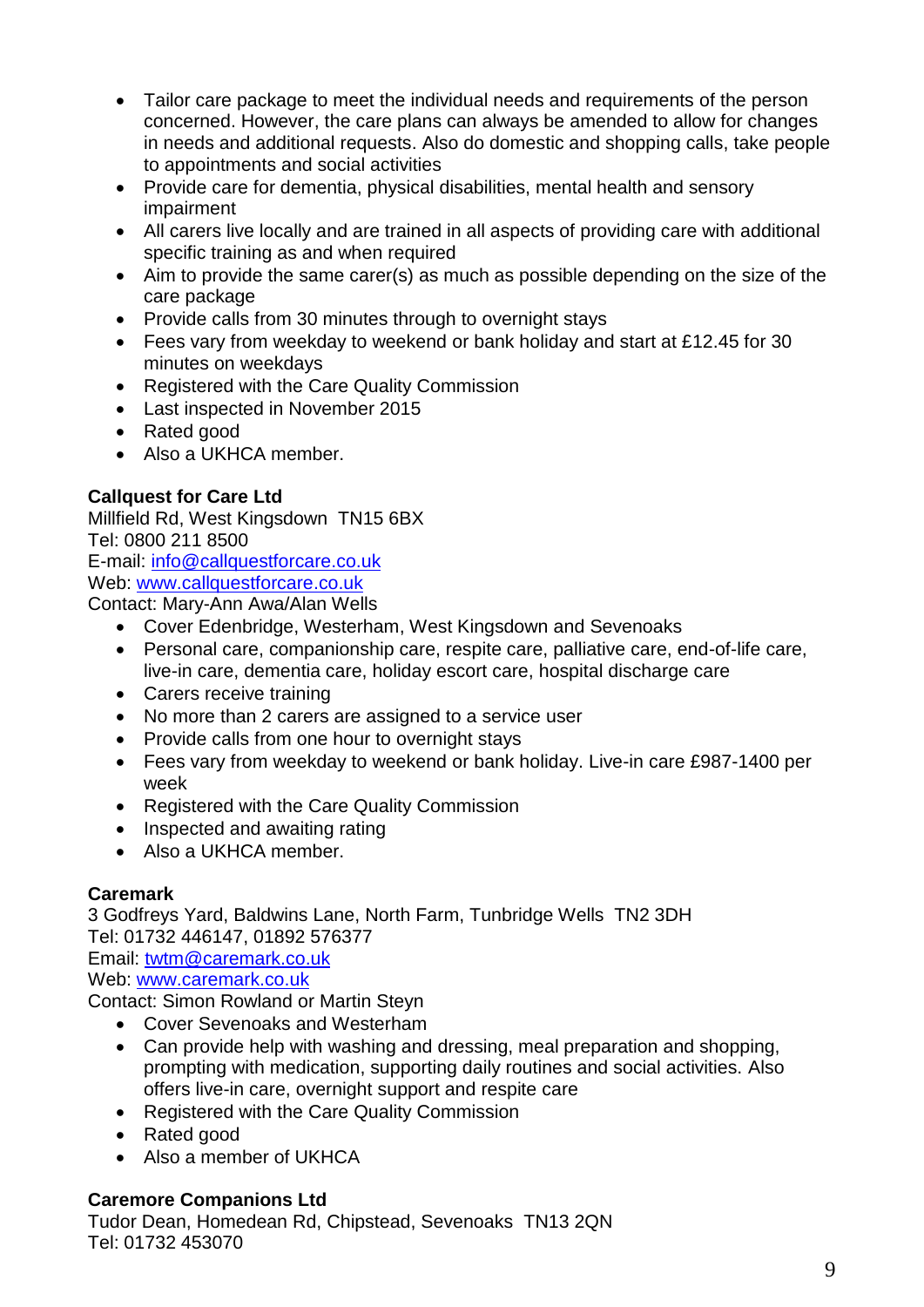E-mail: info@caremorecompanions.co.uk Web: [www.caremorecompanions.co.uk](http://www.caremorecompanions.co.uk/) Contact: Alexandra Ward

- Cover Sevenoaks and Westerham
- Family-owned company offering general companionship. Also offer practical help with medical appointments, shopping, laundry, light housework, meal preparation, medication reminders, walking dogs, socialising and popping in to check someone is OK. Do not provide personal care. Also offer Home from Hospital service and sitting services to cover existing carers while they have a break
- Provide a friendly but not over-familiar team of trained companions who are fully vetted, insured and all based locally. Offer written and/or telephone references if required
- They match the companions most suitable to the client's requirement and always maintain the same person and/or team (no more than 2 people) thus offering continuity of care. They aim to use their initiative but not take over, remaining sensitive to the needs of clients at all times
- There is a minimum one-hour visit as they do not believe anything worthwhile can be achieved in shorter time periods
- Caremore Companions are not required to register with the Care Quality Commission as they only offer practical care

# **Consultus Care & Nursing**

17 London Rd, Tonbridge TN10 3AB Tel: 01732 355231 Email: [office@consultuscare.com](mailto:office@consultuscare.com) Web: [www.consultuscare.com](http://www.consultuscare.com/)

- Cover all of the UK
- Offer a choice of a managed service or introduction service. The managed service employs the carers directly, trains them and finds replacement carers to cover if they are away or sick. This service is particularly valuable for people who don't have family or friends close at hand who could step into the breach. The introduction service acts as a broker introducing you to self-employed carers who you manage and pay directly. Most of the carers are responsible for paying their own tax and National Insurance contributions but you need to check this
- Provide hospital discharge care, respite care, ongoing day care, live-in care and end-of-life care. In addition to personal care can provide companionship, pet care, cooking, shopping, housekeeping etc
- Carers receive 5-day introductory in-house training on moving and handling skills, health & safety awareness, dementia, Parkinson's and end-of-life. Training updated yearly
- Live-in carers and nurses stay 2-4 weeks and can return regularly alternating with a team of other carers and nurses
- Daily rates depend on level of care required
- Live in charges start from £92 per day for a single client or £107 for a couple.
- Managed Service and Nursing Service are registered with Care Quality Commission (rated Good); Introduction Service is not required to register due to carers being self-employed
- Also a member of UKHCA

# **Domus**

Domus Live-in Care, 4 Linden Close, Tunbridge Wells TN4 8HH Tel: 01892 512961 Email: [info@domus-live-in.co.uk](mailto:info@domus-live-in.co.uk) Web: [www.domus-live-in.co.uk](http://www.domus-live-in.co.uk/) Contact: Anita or Bridget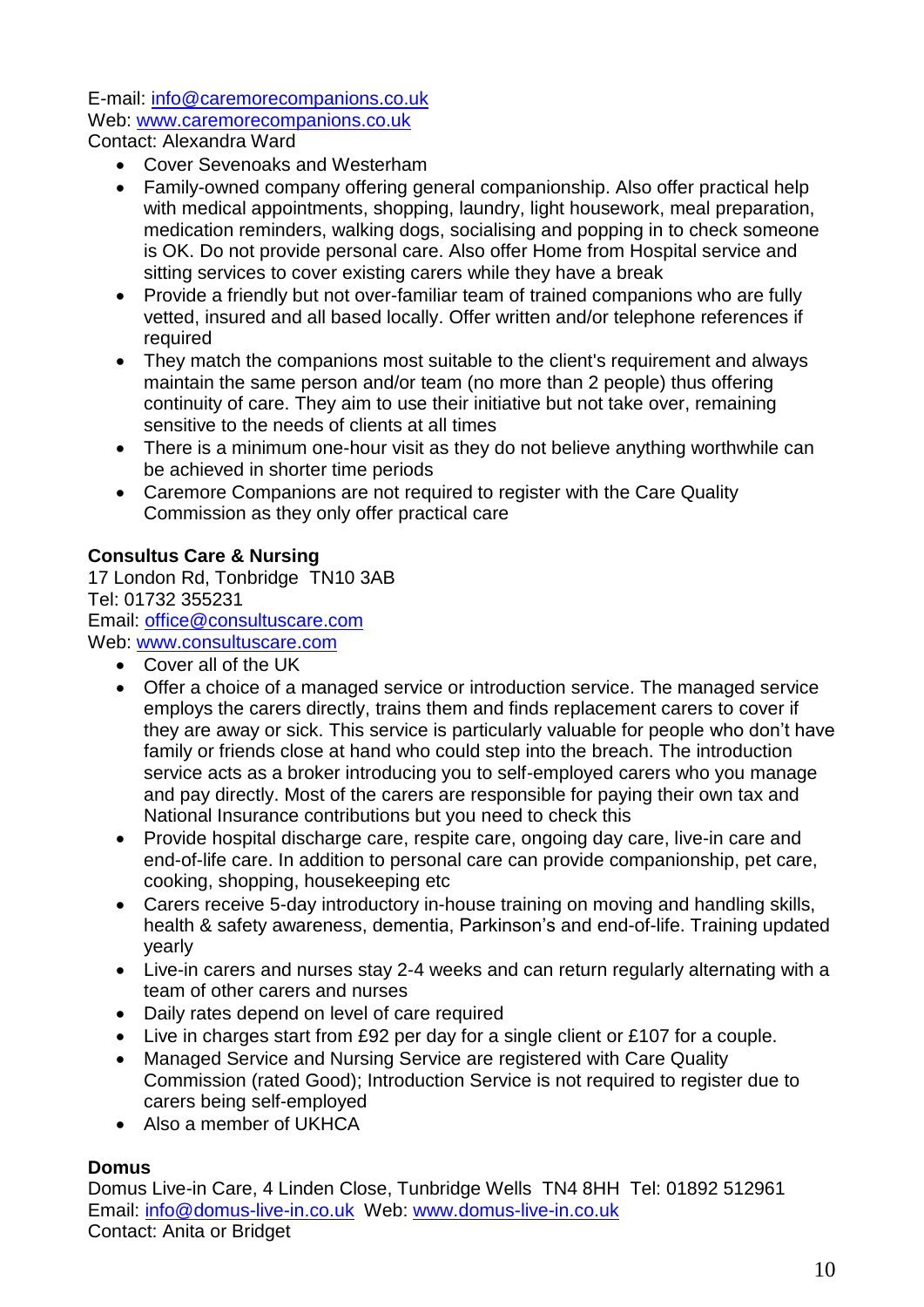- Cover Sevenoaks, Westerham and Edenbridge
- Provide a live-in care service, allowing clients the comfort and familiarity of remaining in their own homes
- Their carers aim to offer companionship and support with medication, personal care, housekeeping, meal preparation, shopping and outings/appointments.
- Training in dementia, stroke, parkinsons, MS and other conditions
- Can provide a wide range of live-in care solutions from long term ongoing care and support to a temporary arrangement for a week
- Their carers are police checked and have references.
- Average weekly charge is £935
- Registered with the Care Quality Commission but not inspected yet
- Also a member of UKHCA and KICA

#### **Genuine Care Homecare Services Ltd**

139 High Street, Edenbridge TN8 5AX Tel: 01732 866627 Fax: 01732 866635 Email: [info@genuinecare.co.uk](mailto:info@genuinecare.co.uk) Web: [www.genuinecare.co.uk.](http://www.genuinecare.co.uk/)

Contact: Kathy Maslen

- Cover Sevenoaks, Edenbridge and Westerham
- Offer home care and live-in care to people who need extra support in their homes. Wide range of services from personal care to shopping and cleaning. Care packages are individually tailored to each client based on your needs to try and maintain independence at home
- Provide care for dementia, physical disabilities, mental health, sensory impairment, alcohol or drug misuse
- Carers are available from thirty-minutes to full time live-in care.
- The company provide their own training for their carers
- Cater for private clients and those funded by Social Services and the NHS.
- Registered with the Care Quality Commission
- Were last inspected in April 2019. Rated Outstanding
- Also registered with UKHCA, Association of Healthcare Trainers and Peninsular Business Services

# **Good Care Group**

15<sup>th</sup> Floor, Tower Building, Elizabeth House, York Rd, London SE1 7NQ Tel: 01732 441098, 020 3728 7575 Fax: 020 3728 7576 Email: [kentenquiries@thegoodcaregroup.com](mailto:kentenquiries@thegoodcaregroup.com) Web: [www.thegoodcaregroup.com](http://www.thegoodcaregroup.com/) Contact: Elaine Murray Cover Kent & Sussex including Sevenoaks, Westerham and Edenbridge

- Provide a fully managed home care service with 24-hour ongoing live-in care or a respite service designed to promote health and emotional wellbeing. Care is individually designed and responsive to a client's changing needs. Round-the-clock advice and support for families with live digital reporting to give you peace of mind
- Also specialise in caring for conditions such as dementia, Parkinson's, MS, stroke, cancer and palliative care
- Carers are trained and receive on-going professional development to give them wider career opportunities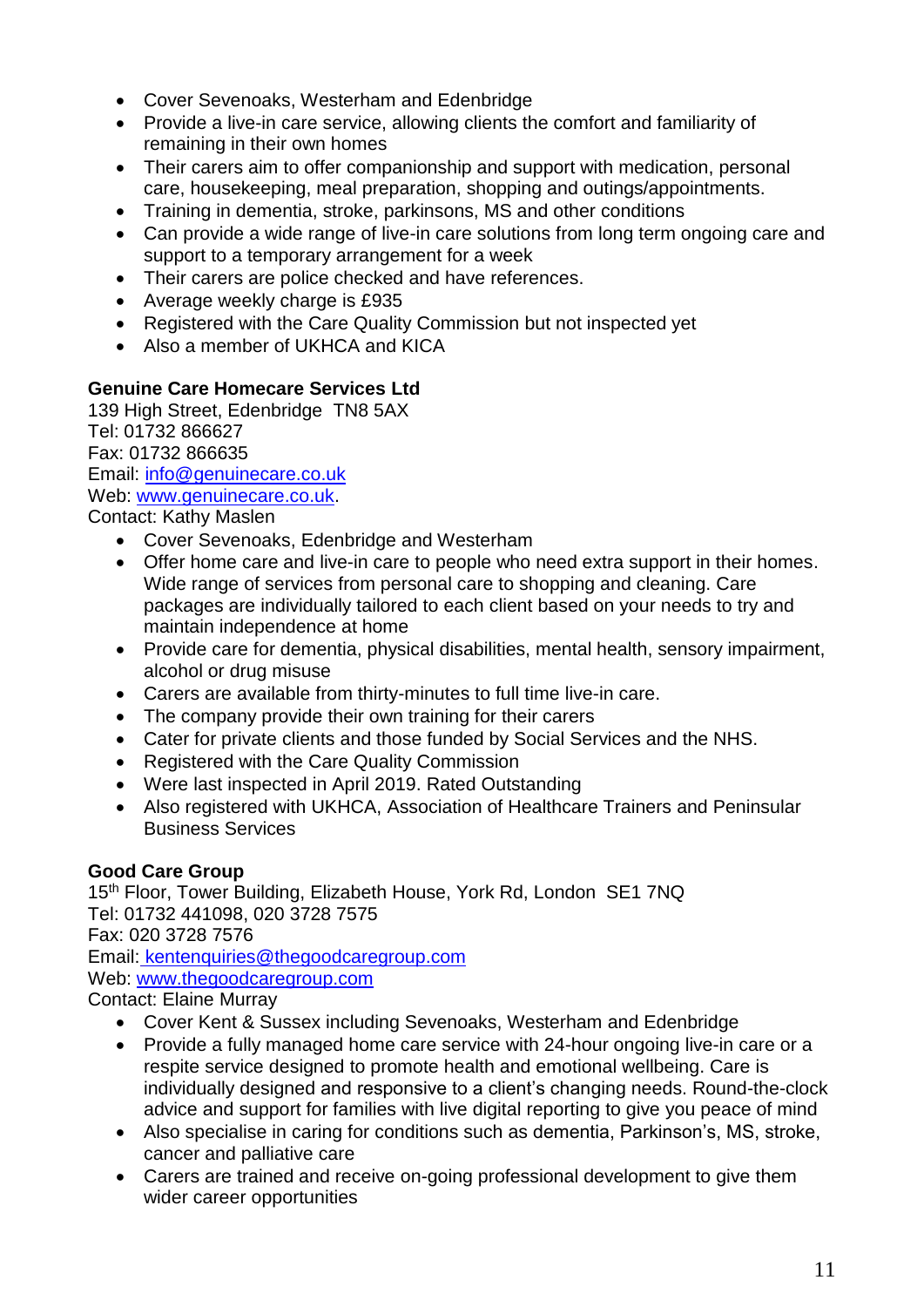- High level of care continuity through local dedicated care management. Providing your own team of carers so you can build trusted relationships. Shorter rotas designed to protect you and your carers team's wellbeing
- £1395 £1595 per week
- Registered with the Care Quality Commission
- Last inspected in April 2019
- Rated 5 star outstanding
- Registered with the UKHCA and a board member. Also a member of the Young Onset Dementia Steering Group, Kent Dementia Action Alliance and Sevenoaks Area Dementia Friendly Community charity

# **Home Care Companions**

Tel: 01403 711 639 Email: [info@homecc.co.uk](mailto:info@homecc.co.uk) Web: [www.homecc.co.uk](http://www.homecc.co.uk/) Contact: Julia Arnold

- Cover all of the UK
- Not registered with the Care Quality Commission as they do not employ staff directly but act as an "introduction service" rather than a care agency.
- Live-in care, domestic help and companionship for elderly people who need help in and around their home.
- A long-term carer or companion lives in the elderly person's home enabling them to enjoy the independence of being able to live in their own homes for longer and the freedom of going out for more months or years than they may otherwise be able to
- Carers are generally ex-nurses and professional carers. All have training certificates, DBS, background checks and at least 3 written references. Many specialise and have qualifications in various conditions
- Companions can work in and around the house from 5-12 hours per day depending on requirements
- Companions live-in your home and are employed directly by you.
- Charges range from £90 to £950 per week depending on hours, skills, duties, qualification requirements, experience etc.

# **Home Comfort**

44 Pickford Lane, Bexleyheath DA7 4QT Tel: 020 7052 4681 Mob: 07377 266151 Email: [mitchell\\_letherby@homecomfortcare.co.uk](mailto:mitchell_letherby@homecomfortcare.co.uk) Web: [www.homecomfortcare.co.uk](http://www.homecomfortcare.co.uk/) Contact: Mitchell Letherby

- Cover Edenbridge, Sevenoaks and Swanley.
- Offer all types of care ranging from welfare calls to 24-hour waking care
- Specialist care staff for people with dementia, learning disabilities, autism or other health conditions
- Provide full training for clinical skills such as helping people to eat and drink
- As far as possible people get the members of staff they wish at the time they wish to receive it. If carers are every day, there would normally be a team of 3 carers on rotation
- Rates start from £11 for 30 minutes, £21 for 1 hour (more at night)
- Registered with the Care Quality Commission
- Not inspected yet

#### **Home Instead**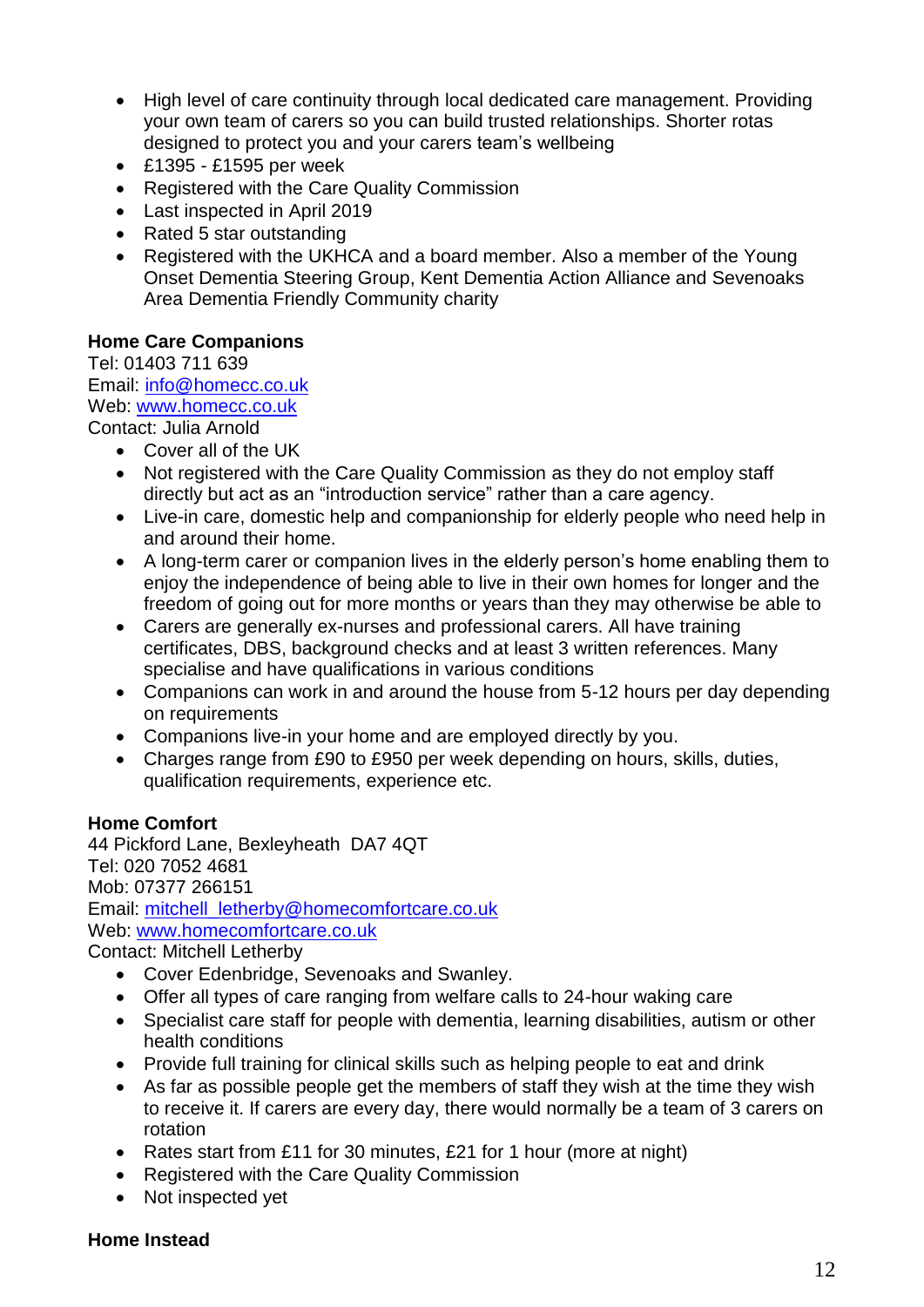- Shoreham, Petts Wood and Longfield office covers Aylesford, Snodland, Swanley and West Malling areas. Contact Jag Yogarajah Tel: 01959 546228 Email: [info.shoreham@homeinstead.co.uk](mailto:info.shoreham@homeinstead.co.uk)
- Tunbridge Wells, Sevenoaks and Edenbridge office covers Edenbridge, Sevenoaks, Tonbridge and Westerham areas. Contact Sara Grist Tel: 01732 759854, 01892 731264 Email: [sara.grist@homeinstead.co.uk](mailto:sara.grist@homeinstead.co.uk)

## Web: [www.homeinstead.co.uk](http://www.homeinstead.co.uk/)

- Provide day care, respite care and end-of-life care. Personalised homecare for older people that is dignified and reliable. Includes home help, personal care, companionship and dementia care
- Also specialise in caring for conditions such as dementia. They have a number of clients with varying types and levels of dementia. Their bespoke approach means that they help everyone in different ways depending on their specific needs
- Induction training lasts 3 days before carers start including dementi and covering the basics of varying medical issues that people may have. They then have ongoing face-to-face and online training where required which is more detailed based on the client's conditions. Training programme is accredited by City & Guilds
- Timing is always fixed on an ongoing schedule agreed at the beginning. Same people very time. Number of carers depends on the number of hours that are required but they focus on keeping it to a minimum to ensure consistency. Carers are carefully selected to match the personality of the person they will be visiting
- Each visit is a minimum of 2 hours to ensure that the person isn't rushed. No maximum length but it depends on availability at that time. Minimum requirement of 4 hours per week
- Prices start from £30 per hour (as at December 2021). Bank holiday and overnight rates differ. All prices subject to annual review
- Registered with the Care Quality Commission
- Last inspected in February 2020
- Rated Outstanding
- Registered with the UKHCA

# **My Homecare West Kent (part of Kindred Hearts Ltd)**

3 Skinners Terrace, Tonbridge TN9 2SP Tel: 01732 756020 Email: [tonbridge@myhomecare.co.uk](mailto:tonbridge@myhomecare.co.uk) Web: [www.myhomecare.co.uk](http://www.myhomecare.co.uk/) Contact: Kimona Ward

- Cover Sevenoaks, Westerham and Edenbridge
- Domiciliary care company providing personal care, companionship, domestic care and escorting to appointments. Also provide night care and live-in care
- Some carers are experienced in dementia, Parkinson's, Multiple Sclerosis, Motor Neurone Disease, end-of-life care
- All carers undergo basic training. More experienced carers undergo further training on particular conditions such as dementia
- Like to ensure that continuity is one of the key concepts in their care keeping carers and times consistent
- Visits start from 30 minutes minimum and can last for a number of hours depending on client's needs or wishes
- Prices start at £15
- Registered with Care Quality Commission
- Last inspected May 2019
- Rated good in all areas
- Parent company is registered with UK Homecare Association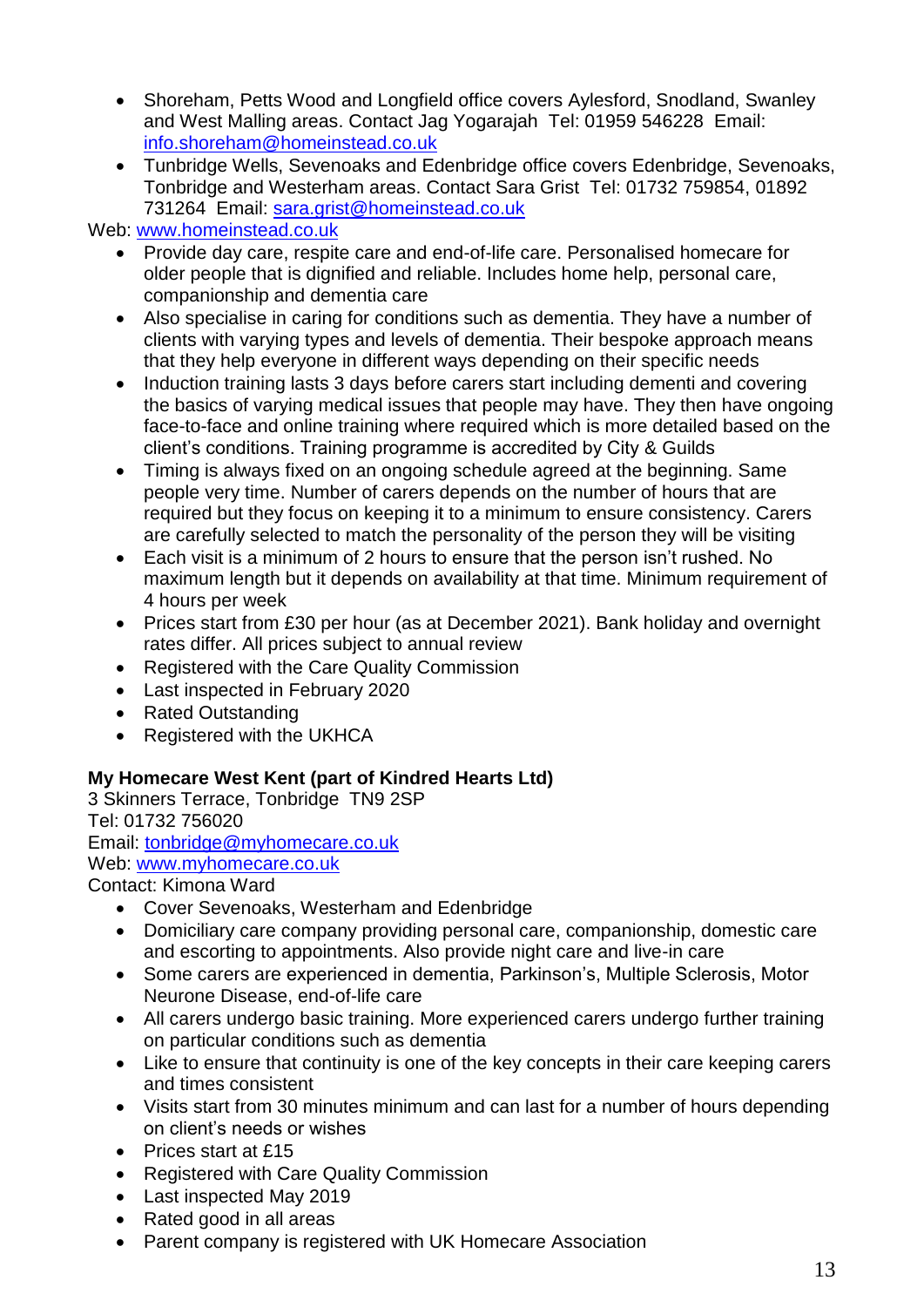## **Promedica 24 live-in care**

19 Station Rd, Watford WD17 1AP Tel: 07900 868064 Web: [www.promedica24.co.uk](http://www.promedica24.co.uk/) Contact: Julia Von Onciul

- Cover Edenbridge, Sevenoaks and Westerham
- Provide round-the-clock live-in care across UK ranging from companionship to more advanced care. Care workers provide personal care, medication support, transfers and accompany clients to social activities to enable people to live independently in their own homes as long as possible. Provide respite care from 2 weeks. All care workers would live in client's home
- Provide care for dementia, stroke, Parkinson's, MS, physical disabilities and mental health issues
- All care workers complete 5-day residential training course plus additional training throughout the year provided by community groups, NHS, local authorities and online
- You will get a dedicated care worker who will stay with you between 2 weeks and 3 months at a time in your home; average stay is 6 weeks
- Charges range from £695 per week for companionship to £895 per week for advanced care and support
- Registered with the Care Quality Commission
- Last inspected June 2017.
- Rated as Good
- Registered with the UKHCA

#### **Vitality Home Health**

The Crown, 10 High St, Otford TN14 5PQ Tel: 01732 755582 Email: [hello@vitalityhomehealth.co.uk](mailto:hello@vitalityhomehealth.co.uk) Web: [www.vitalityhomehealth.co.uk](http://www.vitalityhomehealth.co.uk/) Contact: Danielle Hogsett

- Cover Edenbridge, Sevenoaks, Swanley and Westerham
- Provide personal care, medication administration, domestic duties, meal preparation, socialisation, appointment support, shopping support and wheelchairassisted vehicle support. Also provide end-of-life, live-in care, sleep-in support, waking night support and respite care as well as day care
- Provide care for dementia, stroke, diabetes, Parkinsons, MS and Motor Neurone Disease
- Carers receive 5 days training and additional specialist training
- Customers choose the time of their visit and they have a 15 minute window either side of it. Minimum call time is 30 mins and there is no maximum
- Charges are variable depending on the length of visit. There is a set figure for a sleep-in and waking nights
- Registered with the Care Quality Commision
- Not inspected yet
- Registered with the UKHCA

The following agencies did not respond to our request for information but we believe they also offer care services in our area:

- Apex Prime Care (Sevenoaks) Tel: 01732 606032, 0330 202 0200
- Carebridge Staffing Ltd (Westerham) Tel: 020 3879 1520
- Community Lifeline (Longfield) Tel: 01474 709000
- Day-to-Day Care (Carewatch) Tel: 01689 897774, 01622 681550
- Everycare (West Kent) Ltd Tel: 01892 536888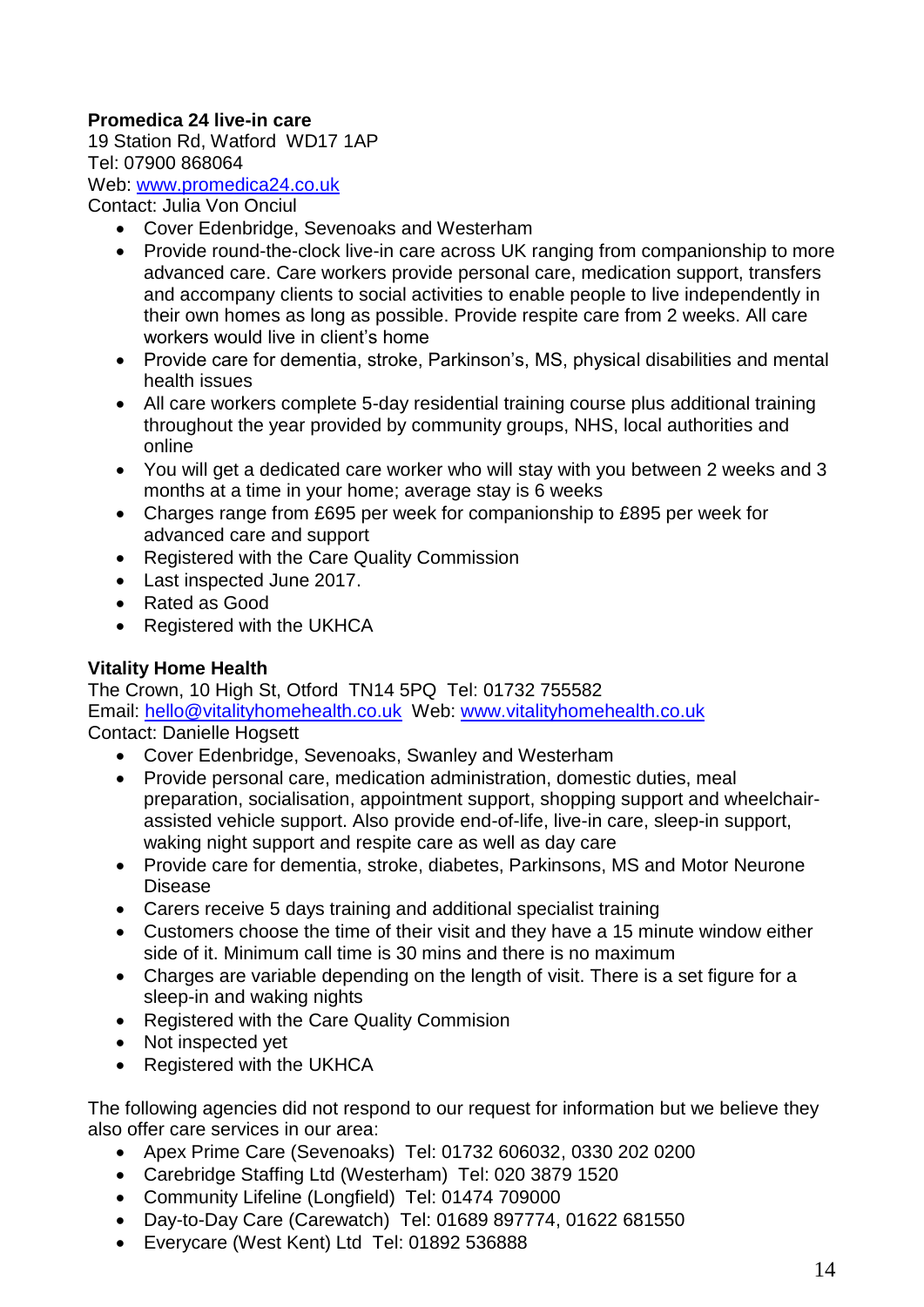- Expertise Homecare (West Kent) Tel: 01892 315288, 01732 448298
- HF Trust (Edenbridge) Tel: 01732 782700
- Kent Care at Home Service (Leonard Cheshire Disability)(Sevenoaks) Tel: 01732 458562
- Oak Tree Lodge (Sevenoaks) Tel: 01732 382935
- Prestige Nursing (Swanley) Tel: 01322 270092
- Rest Assured (Farnham) Tel: 01483 481000
- Sunnybanks Home Care Service (Cowden) Tel: 01342 850898, 07837 406810
- Sunnyside Domiciliary Support Services Ltd (Farningham) Tel: 01322 867820
- Swanstaff Recruitment Ltd (Swanley) Tel: 01322 618100

# <span id="page-14-0"></span>**Getting back on your feet after illness or a stay in hospital**

See also our Health & Wellbeing information pack for hospitals, conditions and illnesses.

# **Age UK**

We produce publications on hospital discharge arrangements, intermediate care and reablement. Tel: 0800 169 6565

# **INVOLVE**

May be able to provide practical support for up to 14 days including sorting out help and adaptations. Tel: 0300 081 0005 Email: [communitynavigation@involvekent.org.uk](mailto:communitynavigation@involvekent.org.uk) Web: [www.involvekent.org.uk](http://www.involvekent.org.uk/) If you are staying in Tunbridge Wells or Maidstone Hospitals, they also have staff based there who can help with hospital discharge.

# **Seniors Helping Seniors**

Can collect you from hospital and help you settle in a safe routine at home. Can help with food preparation/cooking, shopping, light housework/laundry, gardening, transport to social activities and medical appointments, pet care, companionship etc. £24.60 per hour. Do not provide personal care (help with washing, dressing, medication etc). Tel: 01732 495665 Email: enquiries@seniorshelpingseniors.co.uk Web: www.seniorshelpingseniors.co.uk

# **Social Services**

Tel: 03000 416161. Email: social.services@kent.gov.uk Web: www.kent.gov.uk/adultsocialcare

- The Enablement Team may also be able to help you get back on their feet if you are unable to cope at home after an illness or stay in hospital. Typically this would revolve around needing personal care or mobility issues. Their carers (or care agencies working on their behalf) will help look after you for a period of 3-6 weeks. If you only need help for 5-7 days then it may be easier to ask for help from the Rapid Response Team at Kent Community Health NHS Foundation Trust Tel: 0300 123 1807, 01732 376858.
- Social Services can also arrange home care services and support packages. You can ask for a free assessment of what support you might need and a financial assessment. If you have less than £23,250 in savings (excluding your home) they should make a financial contribution towards your care costs. On their website you can search for care services and find more information.
- If you are looking after someone it may be quicker to get a free carer's assessment from INVOLVE Tel: 0300 081 0005 Email: [communitynavigation@involvekent.org.uk](mailto:communitynavigation@involvekent.org.uk) Web: [www.involvekent.org.uk](http://www.involvekent.org.uk/) If you live in Swanley contact IMAGO Tel: 0300 011 1965 Email: [hello@imago.community](mailto:hello@imago.community)  Web: [www.imago.community](http://www.imago.community/)

# <span id="page-14-1"></span>**Help with housework, shopping or gardening**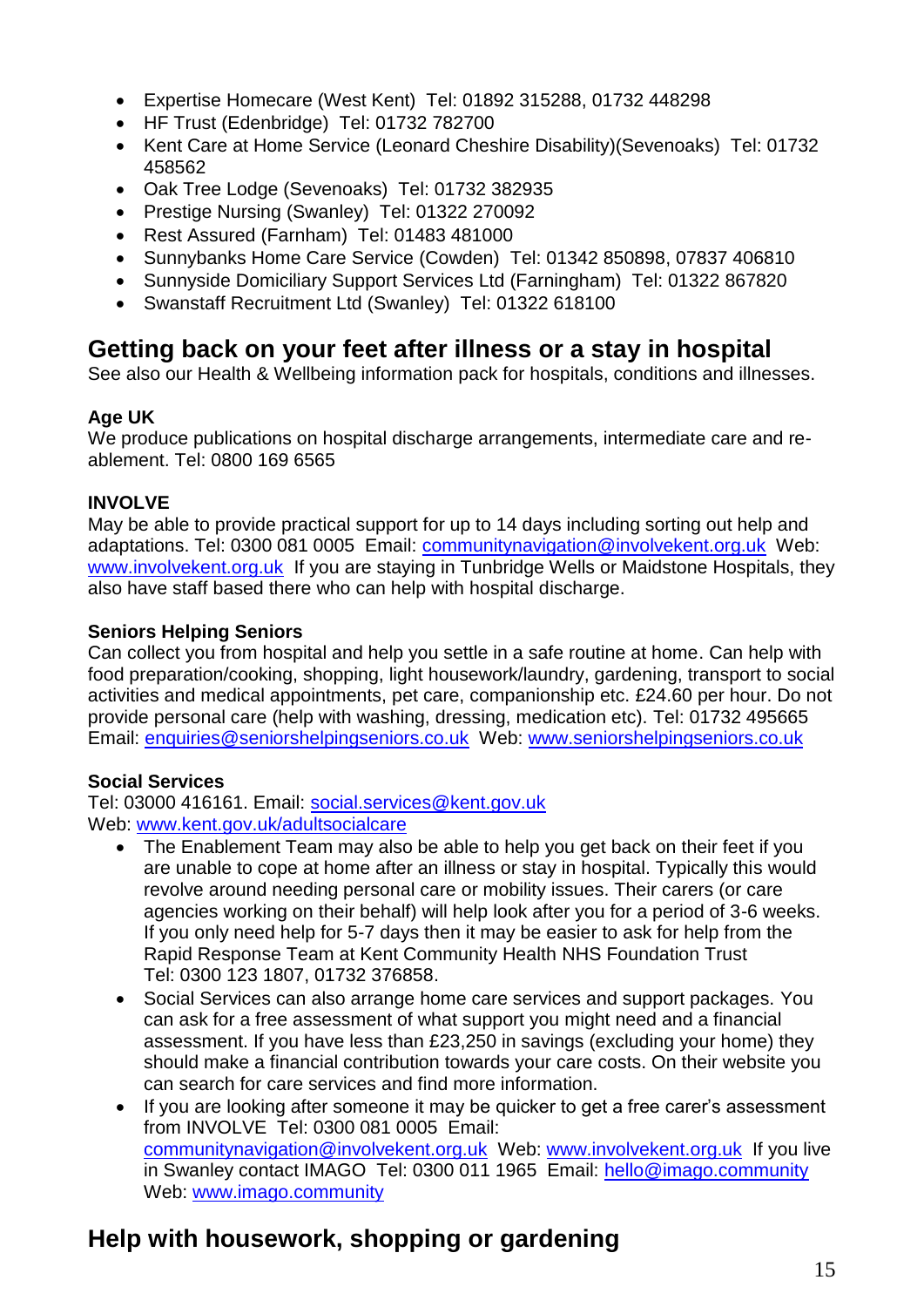See also our Health & Wellbeing information pack for families, relationships and peace-ofmind.

# **Age UK Sevenoaks & Tonbridge**

Age UK's Independent Living Support service can help people who are still able to communicate and express their needs. We can provide most domestic support within reason:

- light housework including hoovering, laundry and changing the bed
- shopping and picking up prescriptions
- basic gardening
- paperwork & correspondence
- taking you to the hairdresser or out to visit places
- making a sandwich, opening cans, microwaving food, dishing it up and cutting it up
- reminding, prompting or encouraging you to eat or drink or take medication
- making medical appointments and taking you to them
- just having a coffee and a chat

We do not provide personal care such as washing, dressing, cooking, preparing meals, supervising or physically helping you to take medication. You get the same support worker at the same time each week so you can get to know them and it is a flexible service so if, for example, your support worker normally does housework, you can say that you want them to do something else if you prefer. The time is yours and we charge £18.50 per hour for a minimum of one hour per week (£19.50 for gardening). Tel: 01732 454108.

- Edenbridge, Sevenoaks and Westerham areas. Tel: 01732 454108
- Swanley area. Try Age UK North West Kent Tel: 01474 564898

## **Bizzy Lizzy's**

3 The Granary, Goblands Farm Business Centre, Cemetery Lane, Hadlow TN11 0LT Tel: 01732 354777 Email: enquiries@bizzylizzys.co.uk Web: www.bizzylizzys.co.uk Director Hannah Smith. Private agency offering domestic cleaning. There are many others so it is worth shopping around.

# **Macmillan Cancer Support**

Macmillan are best known for their Macmillan Nurses but they also run the Macmillan Crossroads Volunteer Service to give emotional and practical support to people living in Kent with cancer (or their carers). Trained volunteers can offer:

- Support getting to and from hospital
- Someone to accompany people to medical appointments
- Someone to talk to about cancer
- Counselling for carers of people with cancer
- Information & guidance on cancer
- Practical help around the home or garden including light housework
- Help with form-filling
- Help collecting prescriptions or picking up shopping or taking out shopping
- Playing board games & companionship
- Respite breaks for family carers

Run by Macmillan Cancer Support volunteers in partnership with Crossroads. Contact Jen Lane or Philip Moore, 170 Tonbridge Rd, Wateringbury ME18 5NS Tel: 0345 095 6701 Email: enquiries.macmillan@crossroadskent.org

# **Peabody Home Improvement Agency**

Tel: 0800 028 3172 Email: careandsupport@peabody.org.uk Web: www.peabody.org.uk/care-support Help finding reliable gardeners. May also offer a grass-cutting service in summer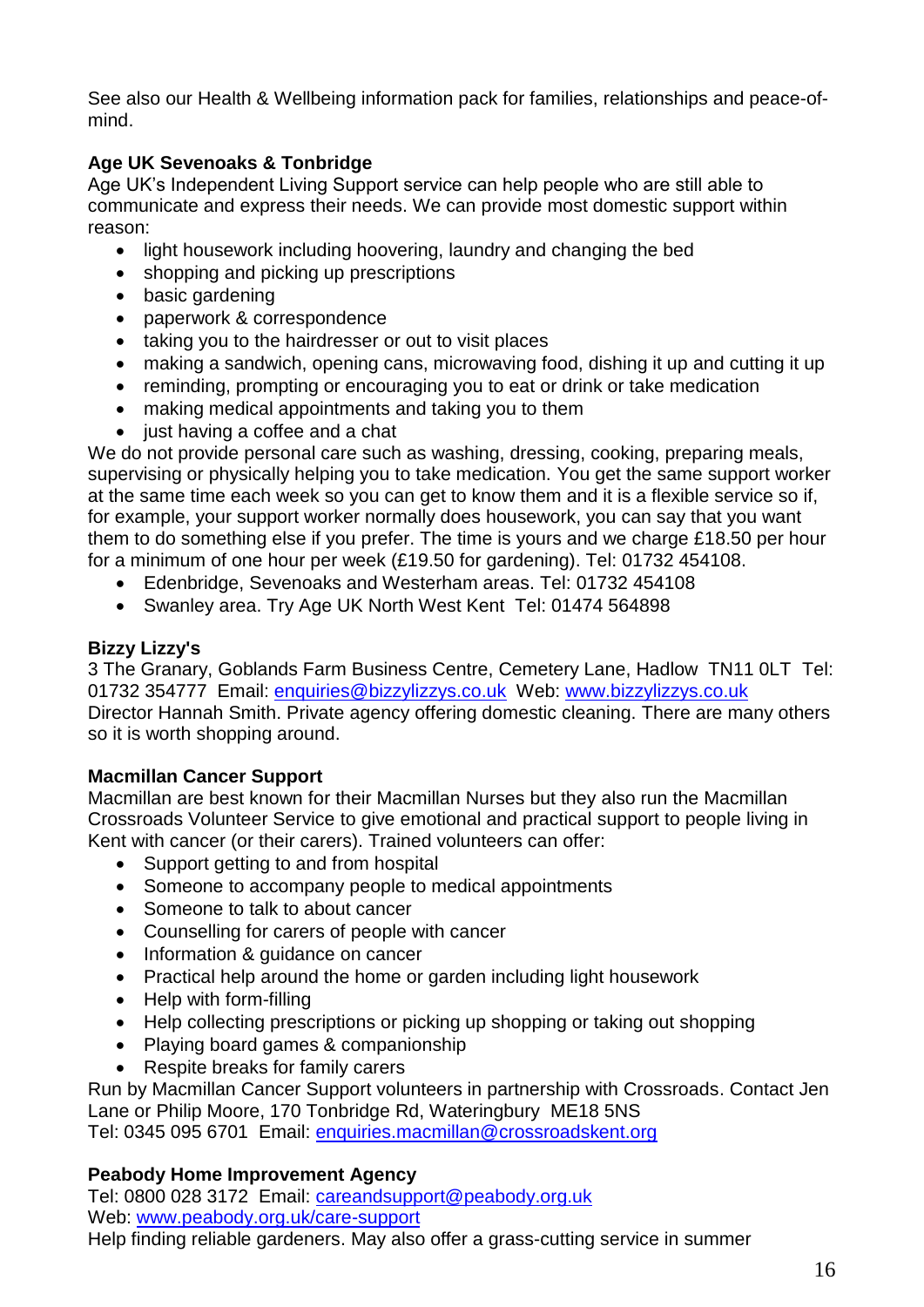## **Seniors Helping Seniors**

Can help with shopping, light housework/laundry and gardening. £24.60 per hour. Do not provide personal care (help with washing, dressing, medication etc). Tel: 01732 495665 Email: enquiries@seniorshelpingseniors.co.uk Web: www.seniorshelpingseniors.co.uk

#### **Supportmatch Homeshare Service**

Tel: 01604 905517, 07742 807677, 07847 072490, 020 3633 6066 Email: [info@supportmatch.co.uk](mailto:info@supportmatch.co.uk) Web: [www.supportmatch.co.uk](http://www.supportmatch.co.uk/)

This is a service where a householder who has a spare room offers it to a homesharer in exchange for 10 hours per week of companionship, overnight security and some practical help around your home. This could include domestic help such as cooking or shopping but does not include any personal care. Supportmatch charge the older person £99 per month and the homesharer £159 per month rent.

# <span id="page-16-0"></span>**Visiting and live-in companions**

A number of organisations provide companionship but they will charge. This can however be a way to get somebody to do food preparation or medication supervision who does not need other personal care.

#### **Private care agencies**

The following care agencies told us that they can provide visiting or live-in companions. You can find more information about these agencies in the list of private care agencies earlier in this information pack.

- All about Homecare Ltd Tel: 01732 447055, 01892 575499. Visits only.
- Bespoke Care Company Ltd Tel: 01892 518400. Live-in only.
- Braeburn Care Tel: 01892 577680. Visits or live-in.
- Callquest for Care Ltd Tel: 0800 211 8500. Visits or live-in.
- Caremore Companions Ltd Tel: 01732 453070. Visits only.
- Consultus Care & Nursing Tel: 01732 355231. Visits or live-in.
- Domus Tel: 01892 512961. Live-in only.
- Home Help Companions Tel: 01403 711639. Live-in only.
- Home Instead Senior Care Tel: 01959 546228. Visits only.
- My Homecare West Kent Tel: 01732 756020. Visits or live-in.

#### **Other organisations offering companionship**

#### **Age UK**

Our Independent Living Support service can help people who are still able to communicate and express their needs. We can provide most domestic support within reason:

- light housework including hoovering, laundry and changing the bed
- shopping and picking up prescriptions
- paperwork & correspondence
- taking you to the hairdresser or out to visit places
- making a sandwich, opening cans, microwaving food, dishing it up and cutting it up
- reminding, prompting or encouraging you to eat or drink or take medication
- making medical appointments and taking you to them
- just having a coffee and a chat

We do not provide personal care such as washing, dressing, cooking, preparing meals, supervising or physically helping you to take medication. You get the same support worker at the same time each week so you can get to know them and it is a flexible service so if, for example, your support worker normally does housework, you can say that you want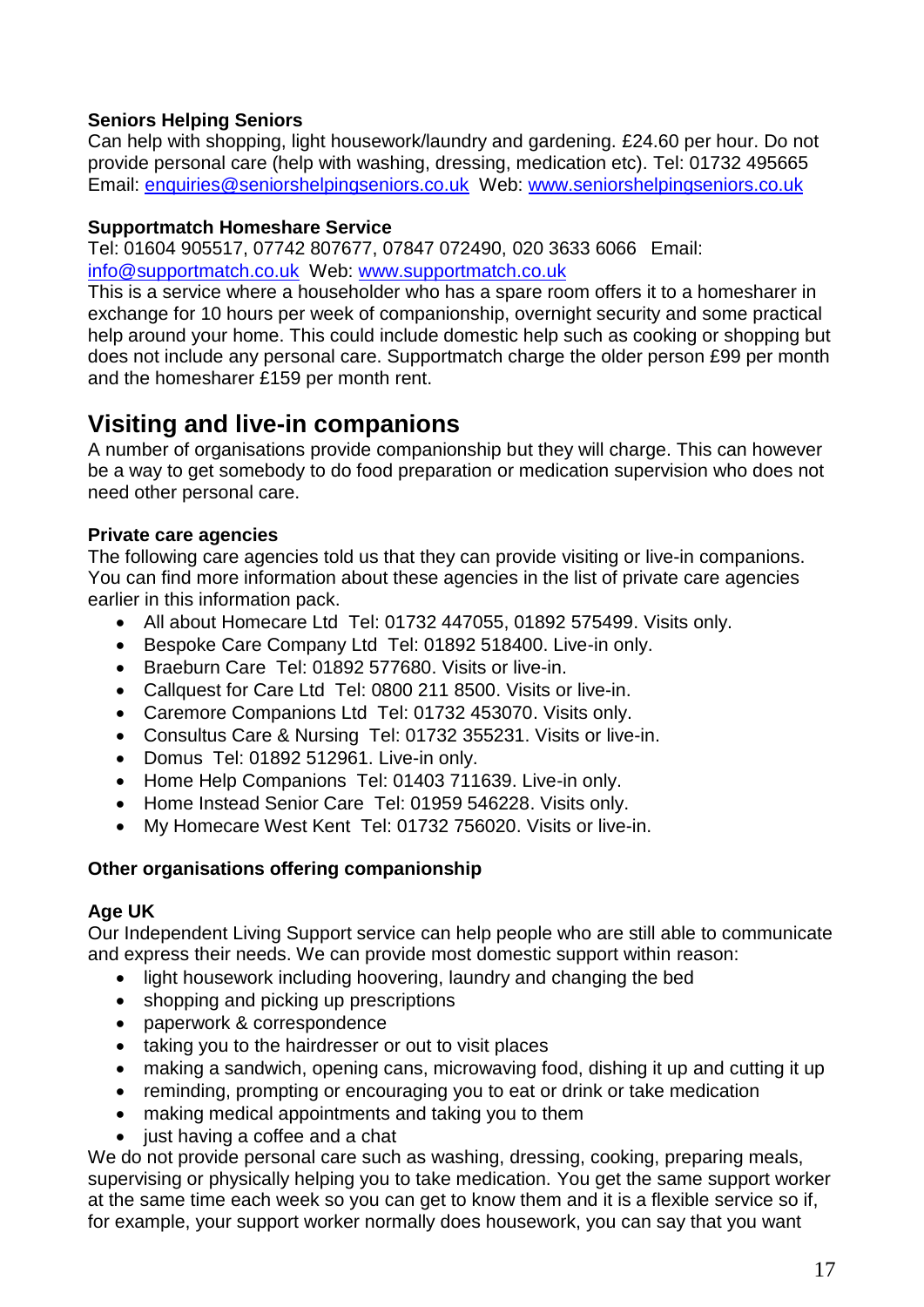them to do something else if you prefer. The time is yours and we charge £18.50 per hour for a minimum of one hour per week. Tel: 01732 454108.

## **Cherished Family Services**

Tel: 07877 116466 Web: [www.cherishedfamilyservices.co.uk](http://www.cherishedfamilyservices.co.uk/)

Private companionship agency. Contact Abigail Langridge

- Cover Sevenoaks, Westerham and Edenbridge
- She offers companionship, lifestyle management, day-to-day support with business affairs and support for family members

## **Close to Hand**

This is an online brokerage service that can put you in touch with someone local to pop in for a chat and to help with everyday tasks, such as shopping, making a sandwich, collecting a prescription and helping with housework. It is important to note that home helpers listed on the website are self-employed and have not been vetted by Close to Hand. Web: www.closetohand.co.uk

## **Macmillan Cancer Support**

Macmillan are best known for their Macmillan Nurses but they also run the Macmillan Crossroads Volunteer Service to give emotional and practical support to people living in Kent with cancer (or their carers). This includes playing board games and companionship. Run by Macmillan Cancer Support volunteers in partnership with Crossroads. Contact Jen Lane or Philip Moore, 170 Tonbridge Rd, Wateringbury ME18 5NS Tel: 0345 095 6701 Email: enquiries.macmillan@crossroadskent.org

## **Seniors Helping Seniors**

Can visit or live-in and help with escorting you to social activities and medical appointments, companionship etc. £24.60 per hour. Do not provide personal care (help with washing, dressing, medication etc). Tel: 01732 495665 Email: enquiries@seniorshelpingseniors.co.uk Web: www.seniorshelpingseniors.co.uk

# <span id="page-17-0"></span>**Live-in carers**

Live-in care is usually privately arranged by older people. You must have capacity to indicate what you want to do and that there is no coercion on the part of the family. In emotive, family-related, situations, input from local authority professionals such as social workers can sometimes be helpful to provide objective views about needs and the best ways to meet them. The list of private care agencies above indicates where agencies offer live-in care as an option or you can search websites such as [www.stayinmyhome.co.uk](http://www.stayinmyhome.co.uk/)

#### **Will the local authority pay?**

It can be difficult to obtain local authority funding support for the live-in care option. People sometimes have an unrealistic expectation that a local authority will provide "24-hour care" at home but the local authority recommends residential care in a care home instead. Given the financial situation local authorities are in at the moment, cost considerations are at the forefront of their thinking. However, this can never be the only consideration and all elements of the person's needs and wellbeing must be taken into account under the Care Act 2014.

Within this context, a local authority has a legal duty to assess, confirm eligibility and to decide how best to meet its legal duty to ensure eligible needs are met. It must take account of the views and wishes of the service user, but it does not have an absolute duty to meet them in all circumstances. It must show sufficient flexibility, consider all relevant facts and circumstances and not unjustifiably "fetter" its discretion. There may be specific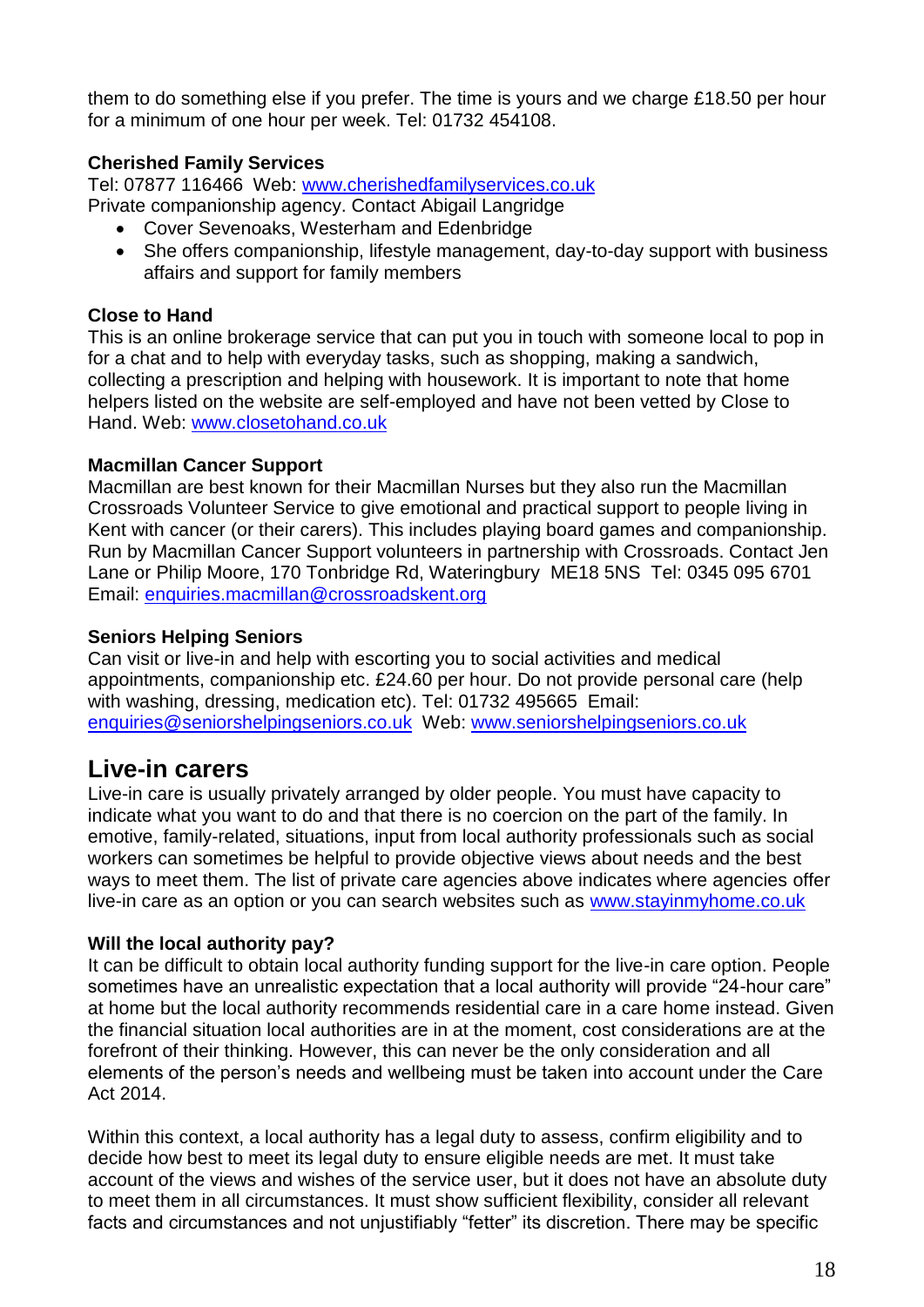arrangements, which support this option in a cost-effective way if it is what the service user wishes to do, which may be worth exploring.

However, the principle that the local authority can choose to provide the cheaper of two options as long as they both reasonably meet the eligible need has been the usual explanation for the care home recommendation over the, generally more expensive, live-in care option. This also links to local authority governance duties to spend public money appropriately and equality principles to generally treat people with similar presenting needs in a similar, impartial, manner.

#### **Is it cheaper or more expensive than care homes?**

Some agencies state that live-in care is cheaper than an equivalent "good quality" care home in some areas, particularly if a couple both require this type of support. If this is the case, there may be an argument to counter the cheaper reasonable option principle set out above.

## **Concerns about live-in care arrangements**

Some concerns have been raised in the past regarding long-term live-in care arrangements in terms of: duties, relationships, work arrangements and dealing with developing levels of complexity and need. If you are privately arranging live-in care, it may be advisable to consider using registered agencies rather than lone, self-employed carers who would not be registered with or monitored by the Care Quality Commission. You should look at CQC inspection reports and ratings for care agencies offering live-in care.

# **Using live-in carers to support family carers**

Where there is committed local family support, it may be possible to have a mixed care arrangement with family providing some input and paid carers providing others, on a weekly rota basis. This is sometimes what is negotiated following a local authority needs assessment where both day-time and night-time needs are identified and the person wishes or needs to remain at home and to not be placed in residential care. The assessor needs to look at the long-term available support and the level of needs at different times and agree a plan if this option is pursued. For example, at night a person may just need basic supervision or they may need regular intensive physical support, so a different level of care is needed.

# <span id="page-18-0"></span>**Respite care (to give family carers a break)**

Many of the private care agencies listed above will offer respite care where a carer will come in and look after the person you look after if you wish to go away for a few days to have a short break. There is also a charity (see below) where a carer will come in and look after the person you look after if you wish to go out for a few hours. However they usually have a waiting list so it is worth registering in advance and it may be worth asking private care agencies if they can help as well.

# **Crossroads Care Kent**

170 Tonbridge Rd, Wateringbury ME18 5NS Tel: 0345 095 6701, 01622 817114, 0845 900 3735 Email: [enquiries@crossroadskent.org](mailto:enquiries@crossroadswest.org) Web: www.carerskm.org

Charity allowing you to have a break while trained carers look after the person you care for. Most services are free and flexible (including nights). You can usually refer yourself. The charity is part of Carers Trust

- **Short breaks**
	- o Can give you a break eg to rest, sleep, meet friends, go shopping, collect prescriptions, attend classes or social activities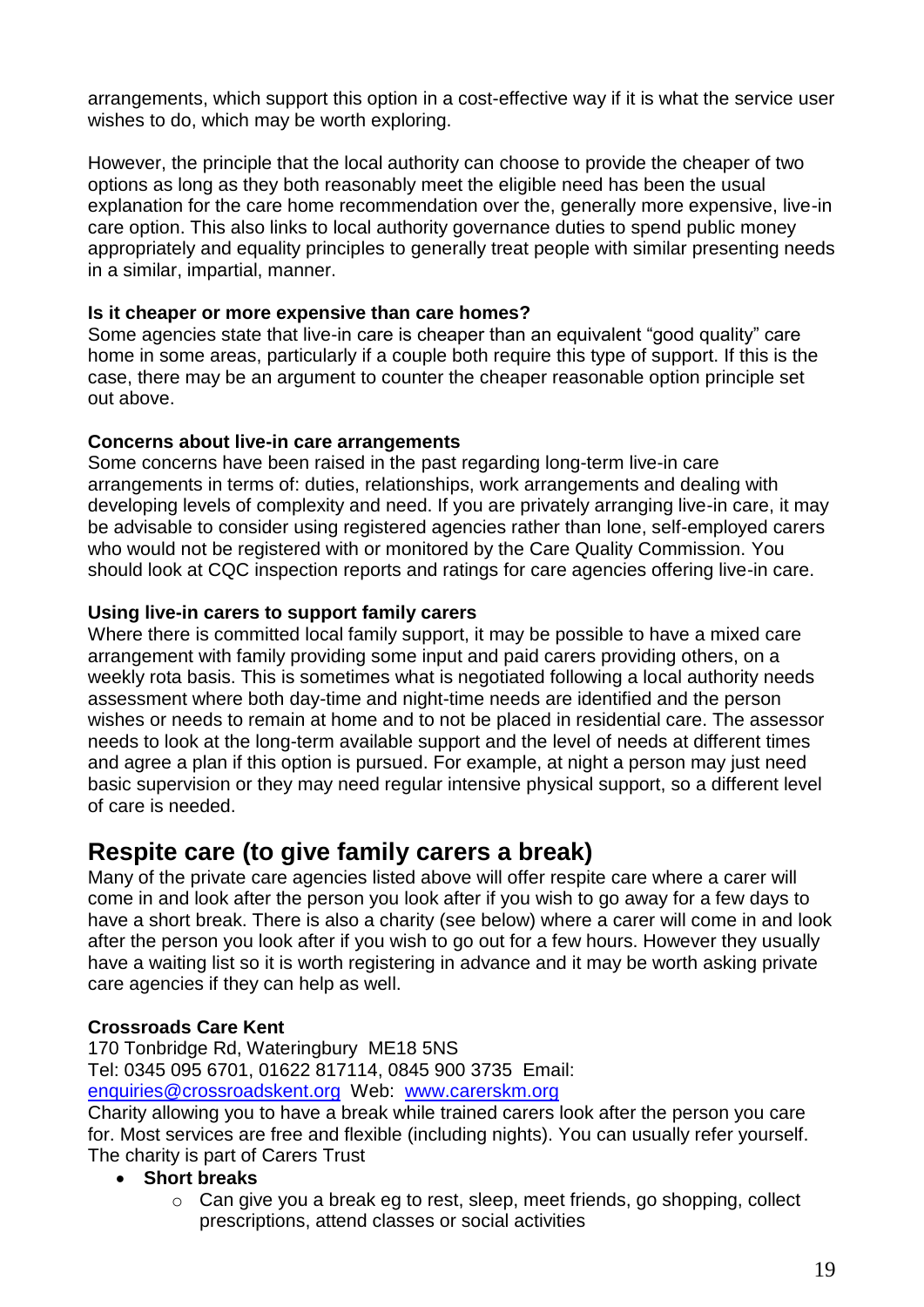- $\circ$  One visit a week for 2  $\frac{1}{2}$  to 4 hours (either on the same day or can be split between different days)
- o The same person at the same time to ensure continuity of care
- o The carers can do personal care eg bathing, dressing/undressing, management of incontinence, preparation of meals and assistance with eating
- o They can also take out the person being cared for including to appointments or social activities
- o You can refer yourself
- o Waiting list (currently a few months though you can reduce this if you have registered with them in advance)
- o One visit a week is free. However you may be able to purchase additional visits and get help with paying for them from Social Services
- o Reassessed every 6 months

## **Covering health appointments**

- o The Carers Health Appointment Service will look after the person being cared for during the day while you go to your own pre-booked health appointments eg visiting GPs, dentists, opticians, physiotherapists or hospital tests
- o This includes looking after someone while you have treatment such as chemotherapy or radiotherapy
- o No waiting list. Available whenever you need it

## **Step-Up Step-Down support**

- o Will provide extra help for a few days if you need it eg if you or the person you care for are ill
- o You must register for this service
- **Carer Crisis (Urgent Response Service)**
	- o If you are in a crisis and cannot look after someone the Urgent Care Team will provide round-the-clock cover in conjunction with any family that you have. Examples might be if you're unwell or away, struggling to cope or the person you care for is deteriorating
	- o This is in addition to any help you already have from Social Services or private care agencies as the aim is to help you as the family carer
	- o You must be referred by your GP or another health professional such as a paramedic
	- o You may also be able to get help from INVOLVE Tel: 0300 081 0005 Email: [communitynavigation@involvekent.org.uk](mailto:communitynavigation@involvekent.org.uk) Web: [www.involvekent.org.uk](http://www.involvekent.org.uk/) If you live in Swanley contact IMAGO Tel: 0300 011 1965 Email: [hello@imago.community](mailto:hello@imago.community) Web: [www.imago.community](http://www.imago.community/)

#### **Cancer support**

- o Support getting to and from hospital
- o Someone to accompany people to medical appointments
- o Someone to talk to about cancer and counselling
- o Information & guidance on cancer
- o Practical help around the home or garden including light housework
- o Help with form-filling
- o Help collecting prescriptions or picking up shopping or taking out shopping
- o Playing board games & companionship
- o Respite breaks for family carers
- o Run by Macmillan Cancer Support volunteers in partnership with Crossroads

#### **Dementia support**

- o Dementia outreach advisors can give you telephone advice to help you care for someone with dementia
- o Can also arrange a home visit to offer advice and listen to you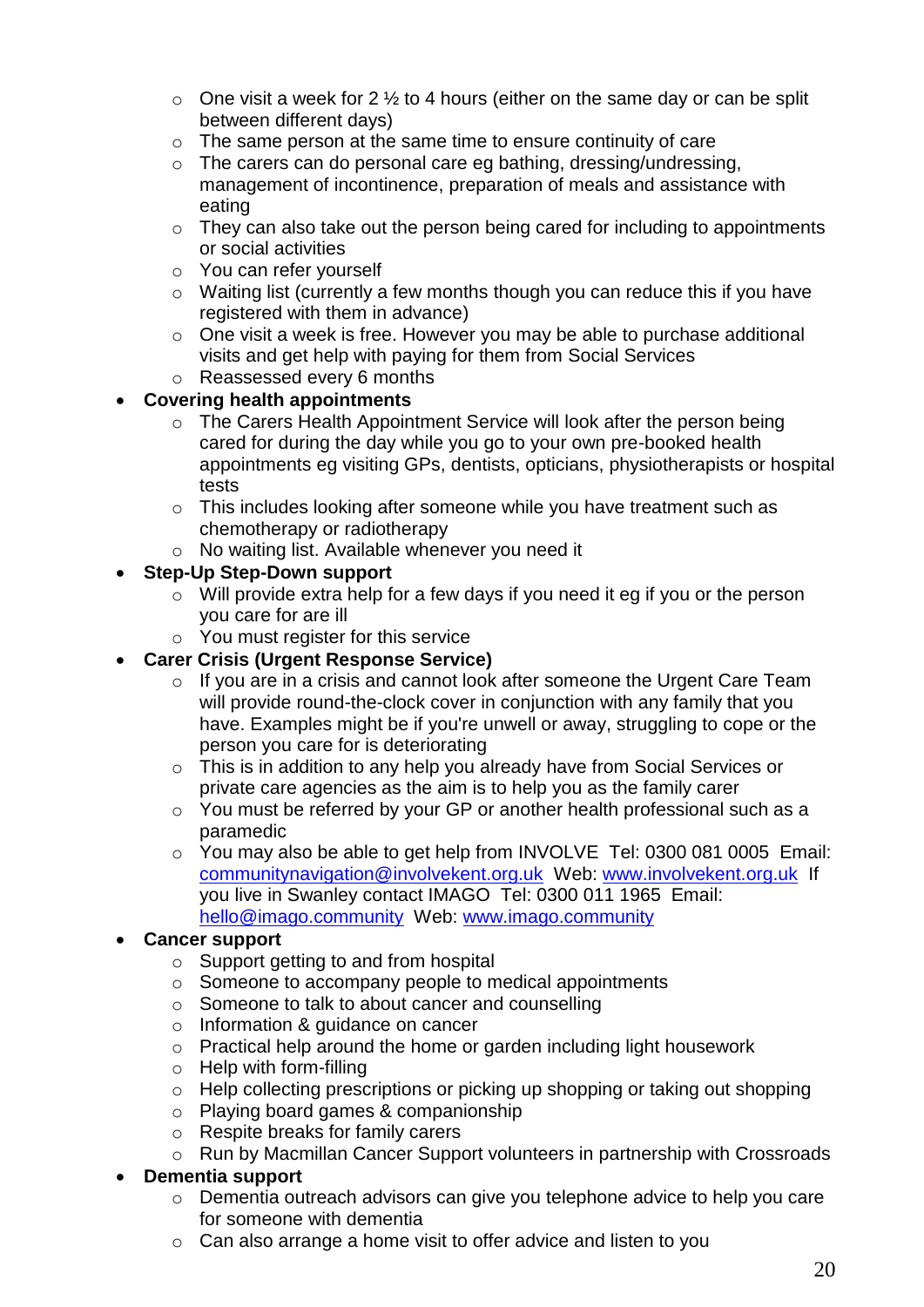# **Seniors Helping Seniors**

Can provide a sitting service. £24.60 per hour. Do not provide personal care (help with washing, dressing, medication etc). Tel: 01732 495665 Email: enquiries@seniorshelpingseniors.co.uk Web: www.seniorshelpingseniors.co.uk

# <span id="page-20-0"></span>**Getting other people to pay for care**

#### <span id="page-20-1"></span>**Will the local authority pay anything towards the fees?**

Currently if you have more than £23,250 in savings you will be expected to pay all of your fees. If you have less than £23,250 in savings, Kent County Council Social Services will pay a small amount towards your care. This is subject to full assessment and providing that you meet all their criteria. That means them assessing whether you can manage at home with visits from carers or need to move into a residential or nursing home. It also means them assessing your income and savings to see if they should be making a financial contribution.

You can ring Social Services on 03000 416161. [www.kent.gov.uk/careservices](http://www.kent.gov.uk/careservices)

#### <span id="page-20-2"></span>**When does the NHS pay all the care costs?**

In certain circumstances if it is agreed that you have complex nursing needs then you may be eligible to apply for NHS Continuing Healthcare funding where the NHS will pay all your care costs. An example might be if your condition is volatile requiring intensive nursing or the attention of a doctor rather than simply help with washing, dressing and eating. You should be assessed to see if you meet the NHS Continuing Healthcare criteria while you are still in hospital. If you have not been assessed, you can ask your GP or a social worker to arrange an NHS Continuing Healthcare assessment for you. You can find out if you are likely to be eligible by reading an Age UK factsheet on NHS Continuing Healthcare: <http://www.ageuk.org.uk/publications/health-and-wellbeing-publications/> or by phoning Age UK on 01732 454108 and asking for information on NHS Continuing Healthcare.

If you have had a compulsory stay in hospital for mental health treatment, contact MIND for details of who pays for care afterwards. Tel: 0300 123 3393 Web: www.mind.org.uk

#### <span id="page-20-3"></span>**How does the local authority calculate your income and savings?**

- State pensions
	- o Your state pension is included
	- o If you are a couple, your partner's state pension is not included
- Disability benefits
	- o The local authority can use most of your Attendance Allowance, Disability Living Allowance or Personal Independence Payment to offset their costs.
	- $\circ$  If you are not on disability benefits, they may expect you to apply for them.
- Pension Credit
	- o Guarantee Credit is included
- Private or occupational pensions (or income from a retirement annuities) is included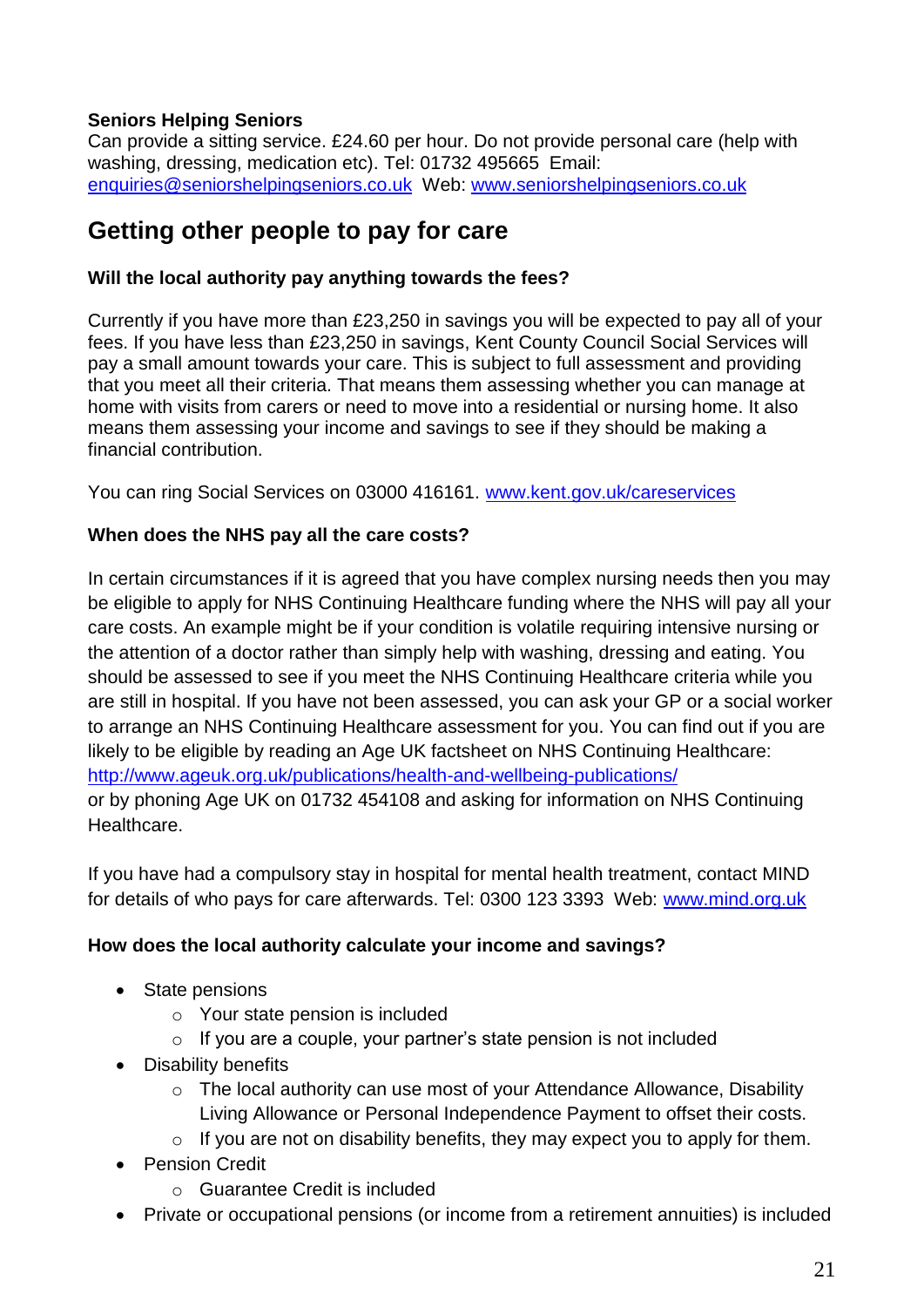- $\circ$  If you have a partner who continues to live at home, they can only take into account half of your private or occupational pensions or your retirement annuities (if you choose to give half of it to your partner)
- $\circ$  If you have a partner who continues to live at home, they cannot take into account your partner's private or occupational pensions
- Savings
	- $\circ$  If you have between £14,250 and £23,250 in savings, they will treat you as having income of £1 for every £250 of savings between these limits (or part thereof)
	- $\circ$  If you have less than £14,250, your savings are ignored
	- $\circ$  If you are a couple your savings will be divided down the middle unless they clearly only belong to one person. Therefore they can only take 50% of your joint savings into account
	- o If you are not immediately needing care, it may make sense to set up separate bank accounts if you have a joint account so that your circumstances are clearer
- Your home
	- $\circ$  If you own your home, the value of your home is not included as you are still living there.

## <span id="page-21-0"></span>**How does the local authority work out who pays what?**

- Once the local authority have added all your weekly income together and taken your savings into account, they subtract £24.90 per week which is your Personal Expenses Allowance. This is "spending money" you are allowed to keep
- If you get Pension Credit Savings Credit, this will be added to the amount you are allowed to keep
- The amount you have to contribute is your income less your Personal Expenses Allowance
- The balance is paid by the local authority providing they agree your care package is suitable i.e. it meets your needs and is within their price range

# <span id="page-21-1"></span>**Problems with the availability of carers**

- If the local authority are paying towards your care and say they cannot find carers, you should ask them to consider increasing your personal budget to pay for care.
- You could also ask them if they would make direct payments to you to hire individuals privately to provide care for you.
- If they refuse either of these things then you should make a formal complaint to them quoting Section 18 of the Care Act 2014. If this fails then you should complain to the Local Government Monitoring Officer (ombudsman). You could also ask your MP to try and help find a solution.
- Do not refuse care from the local authority or get your family to care for you instead. If you do this then they no longer have a duty to meet your needs.
- If you decide to pay for carers privately, the local authority does not have to agree to fund that care. Any costs you incur may not be recoupable.

# <span id="page-21-2"></span>**Paying for care yourself**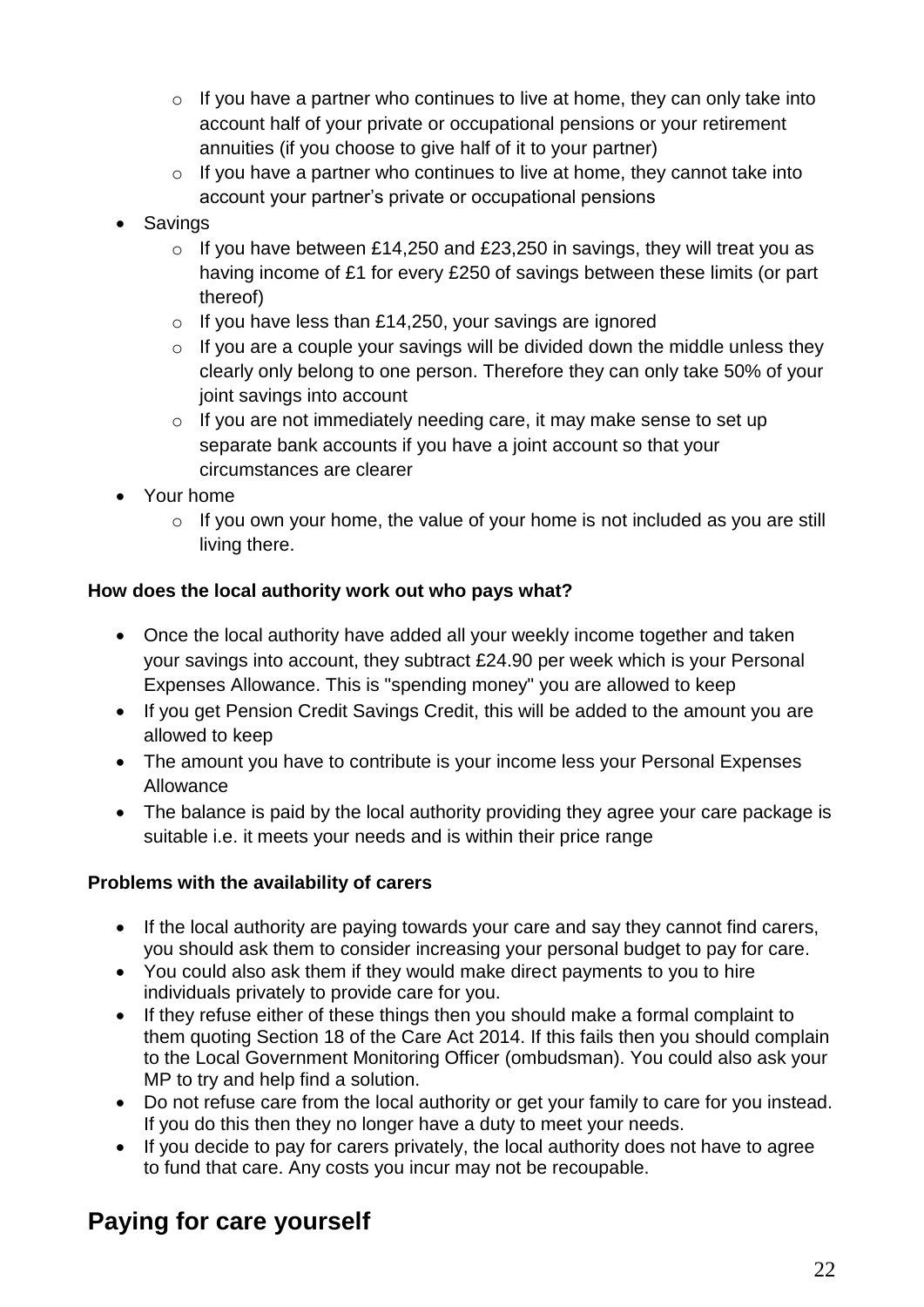# <span id="page-22-0"></span>**Getting information**

You should look at the following Age UK factsheets:

- [How to get care and support](file:///C:/Users/bob.carpenter/AppData/Local/Microsoft/Windows/Temporary%20Internet%20Files/Content.Outlook/AppData/Local/Temp/Temp1_lists.zip/How%20to%20get%20care%20and%20support)
- [Personal budgets and direct payments in social care](file:///C:/Users/bob.carpenter/AppData/Local/Microsoft/Windows/Temporary%20Internet%20Files/Content.Outlook/AppData/Local/Temp/Temp1_lists.zip/Personal%20budgets%20and%20direct%20payments%20in%20social%20care)
- [Paying for care and support at home](file:///C:/Users/bob.carpenter/AppData/Local/Microsoft/Windows/Temporary%20Internet%20Files/Content.Outlook/AppData/Local/Temp/Temp1_lists.zip/Paying%20for%20care%20and%20support%20at%20home)

<http://www.ageuk.org.uk/publications/home-and-care-publications-/>

#### <span id="page-22-1"></span>**Working out how much you might have to pay**

If you are self-funding you need to consider:

- increasing care fees (5% per year on average)
- needing more nursing care if your health declines
- living longer than you expect

You can work out how much you are likely to pay using online calculators such as:

- Paying for Care Web: www.payingforcare.org
- Find Me Good Care Web: www.findmegoodcare.co.uk
- Valuing Care Tel: 01273 757233 Web: www.valuingcarefm.com

## <span id="page-22-2"></span>**Making your savings go further**

You can make your savings go further by making sure they are spread where there are highest interest rates or by buying specific products such as:

- **•** annuities
- long-term care insurance
- an Immediate Need Care Fee Payment Plan. You pay a specific lump sum which ensures your care fees are paid for the rest of your life based on your life expectancy. If you die earlier your family don't get any money back unless you have paid extra upfront to do so

These products vary so you should shop around.

It may be worth you contacting Care Funding Guidance. Tel: 0800 055 6225 Email: [info@carefundingguidance.org](mailto:info@carefundingguidance.org) Web: [www.carefundingguidance.org](http://www.carefundingguidance.org/)

They are not regulated financial advisers but can give you free information on the pro's and con's of different ways of investing your assets. You can do this by:

- Equity Release
- Putting the money in the bank
- Investing to create income
- Buying a Care Fee Annuity

# <span id="page-22-3"></span>**Getting financial advice**

It may also be worth getting independent financial advice. Age UK cannot make recommendations for financial advisers.

Some advisers specialise in helping older people. Many of them are members of SOLLA (Society of Later Life Advisers), PO Box 590, Sittingbourne ME10 9EW Tel: 0333 202 0454 Email: [admin@societyoflaterlifeadvisers.co.uk](mailto:admin@societyoflaterlifeadvisers.co.uk) Web: [www.societyoflaterlifeadvisers.co.uk](http://www.societyoflaterlifeadvisers.co.uk/)

The first hour of advice is usually free.

You can check if the following advisers are members of SOLLA by searching the "Find an Adviser" page on their website at: [www.societyoflaterlifeadvisers.co.uk/find-an-adviser](http://www.societyoflaterlifeadvisers.co.uk/find-an-adviser)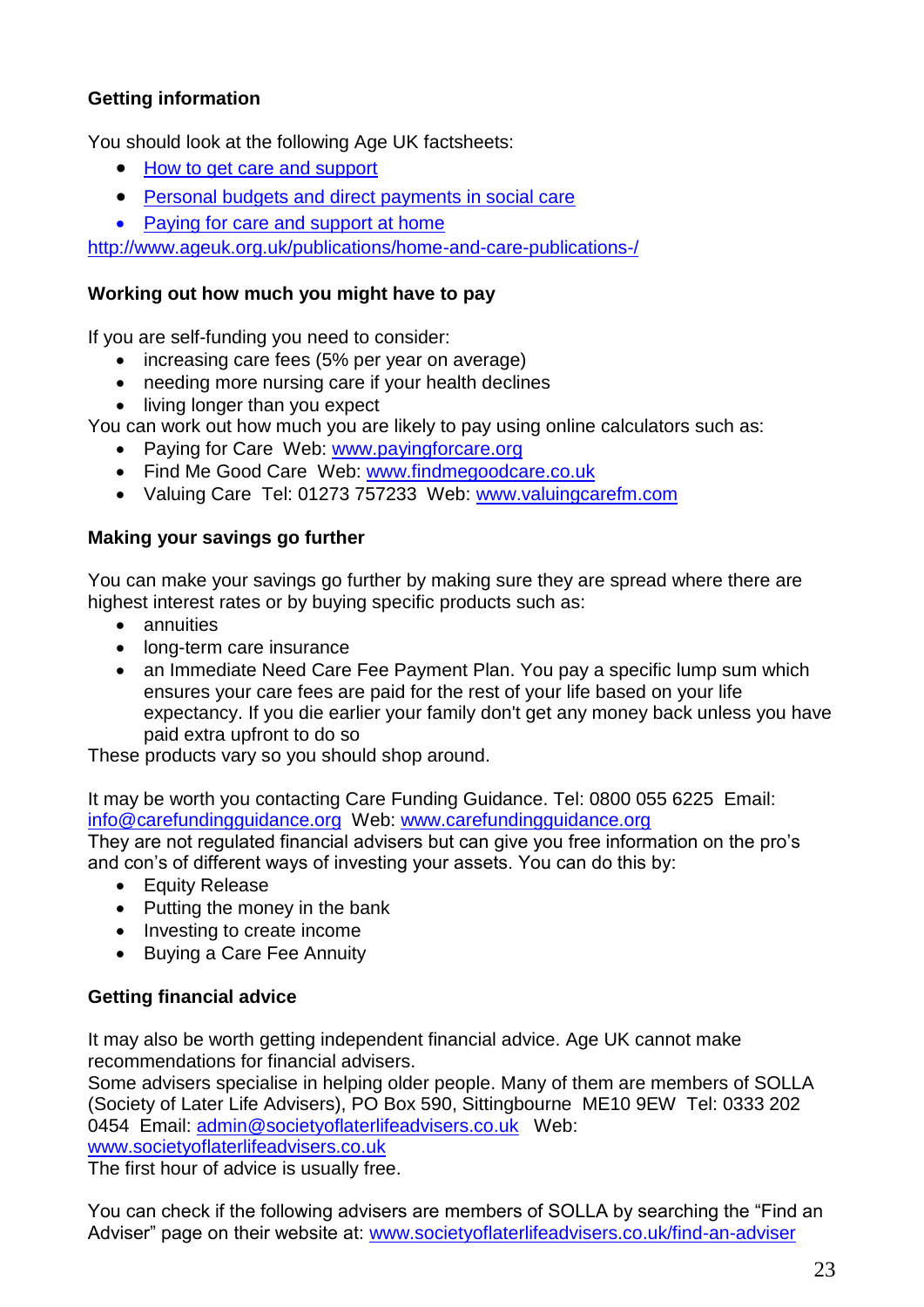#### <span id="page-23-0"></span>**Local independent financial advisers:**

- Investec Wealth & Investment, Hartfield Rd, Edenbridge TN8 5NH. Contact Helen Medhurst-Jackson Tel: 07860 927003 Email: [helen.medhurst](mailto:helen.medhurst-jackson@investecwin.co.uk)[jackson@investecwin.co.uk](mailto:helen.medhurst-jackson@investecwin.co.uk)
- LEBC, 26 Kings Hill Avenue, Kings Hill ME19 4AE. Contact Natasha Etherton Tel: 0333 136 2262, 07816 333194 Web: [www.lebc-group.com](http://www.lebc-group.com/)

#### <span id="page-23-1"></span>**Local restricted financial advisers:**

- Grovewood Wealth Management Ltd, Unit B8, Speldhurst Business Park, Langton Rd, Langton Green TN3 0AQ. Contact Lynne Gadsden Tel: 01892 750750, 07801 973338 Web: [www.grovewoodwealth.co.uk](http://www.grovewoodwealth.co.uk/)
- St James's Place Wealth Management, 31 Alton Avenue, Kings Hill ME19 4ND. Contact Stephen Gill Tel: 07775 424107 Web: [www.sjpp.co.uk/stephengill](http://www.sjpp.co.uk/stephengill)
- St James's Place Wealth Management, 209 Discovery Drive, Kings Hill ME19 4GS. Contact Kevin Hepworth Tel: 07957 217352 Web: [www.kevinhepworth.co.uk](http://www.kevinhepworth.co.uk/)

To find other Independent Financial Advisers, contact the Money & Pensions Service. Tel: 0800 011 3797 Web: [www.moneyhelper.org.uk](http://www.moneyhelper.org.uk/)

Other people offering financial advice on care fees include:

- Saga. Tel: 0800 096 8703 Web: www.saga.co.uk
- Paying for Care Web: [www.payingforcare.org](http://www.payingforcare.org/)

# <span id="page-23-2"></span>**Equity Release**

- You should first ask Age UK to check you are getting all the benefits you are entitled to.
- You can get an information guide and factsheet on equity release plans by ringing Age UK Tel: 0800 169 6565.
- Equity release has advantages and disadvantages. You are advised to seek legal and financial advice before taking out an equity release plan.
- Age UK offers equity release. You can find out more by phoning 01634 578085.
- However it may be worth shopping around. You can get details of other equity release schemes from the Equity Release Council on 0844 669 7085 [www.equityreleasecouncil.com](http://www.equityreleasecouncil.com/)

# <span id="page-23-3"></span>**What happens with disability benefits?**

- You can continue to receive disability benefits such as Attendance Allowance, Disability Living Allowance or Personal Independence Payment.
- If you are not on disability benefits at all, you should apply to DWP.
- If you are on the lower rate, you should apply to DWP for the higher rate if you are having difficulties at night as well as during the day.
- However if the local authority are contributing towards your care fees they may use most of your disability benefits to offset their costs

# <span id="page-23-4"></span>**Other support for family carers**

This section covers carers' support organisations. These are mostly charities and some of them can provide limited care themselves. See also our Social Activities information pack for befriending schemes

#### **Carers Direct**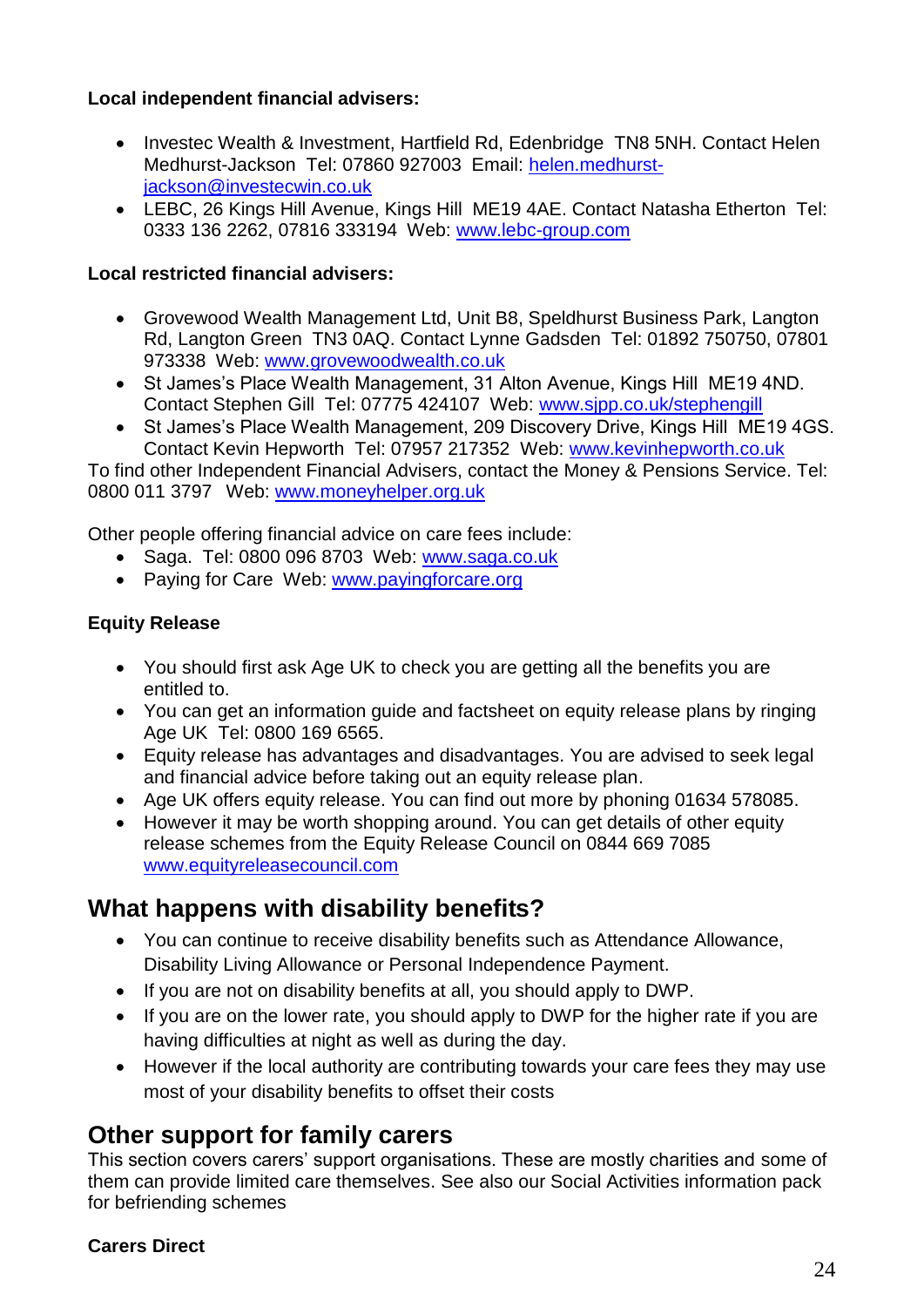PO Box 27079, Glasgow, G3 9EJ Tel: 0808 802 0202, 0300 123 1053 Web: [www.nhs.uk/carersdirect](http://www.nhs.uk/carersdirect)

NHS helpline for carers. Free, confidential information and support for carers who need help because of their own illness, frailty or disability

# **Carers Trust**

32-36 Loman St, London SE1 0EH Tel: 0844 800 4361 Fax: 0844 800 4362 Email: [info@carers.org](mailto:info@carers.org)

Web: [www.carers.org](http://www.carers.org/)

- Provide information, advice and guidance to carers but not practical support
- Formed by a merger of Crossroads Care and Princess Royal Trust for Carers

#### **Carers UK**

20 Great Dover St, London SE1 4LX Tel: 020 7378 4999 Helpline: 0808 808 7777 (Mon-Tue 10am-4pm) Email:advice@carersuk.org Web: [www.carersuk.org](http://www.carersuk.org/) Information and guidance for unpaid carers. Also campaign on behalf of carers

#### **Cherished Family Services**

Tel: 07877 116466 Web: [www.cherishedfamilyservices.co.uk](http://www.cherishedfamilyservices.co.uk/) Contact Abigail Langridge

- Cover Sevenoaks, Westerham and Edenbridge
- She offers companionship, lifestyle management, day-to-day support with business affairs and support for family members

#### **Community Link Edenbridge**

Tel: 01732 867775 (open Tue & Fri 10am-12pm) Honorary Secretary John Scholey Offers support to carers, sit-in services and outings

#### **Community Navigators**

Free information and advice on planning the support you need. Contact INVOLVE Tel: 0300 081 0005 Email: communitynavigation@involvekent.org.uk If you live in the Swanley area contact IMAGO Tel: 0300 011 1965 Email: navigation@imago.community

#### **Crossroads Care Kent**

170 Tonbridge Rd, Wateringbury ME18 5NS

Tel: 0345 095 6701, 01622 817114, 0845 900 3735 Email:

[enquiries@crossroadskent.org](mailto:enquiries@crossroadswest.org) Web: www.carerskm.org

Charity allowing you to have a break while trained carers look after the person you care for. Most services are free and flexible (including nights). You can usually refer yourself. The charity is part of Carers Trust

#### **Short breaks**

- o Can give you a break eg to rest, sleep, meet friends, go shopping, collect prescriptions, attend classes or social activities
- $\circ$  One visit a week for 2  $\frac{1}{2}$  to 4 hours (either on the same day or can be split between different days)
- o The same person at the same time to ensure continuity of care
- o The carers can do personal care eg bathing, dressing/undressing, management of incontinence, preparation of meals and assistance with eating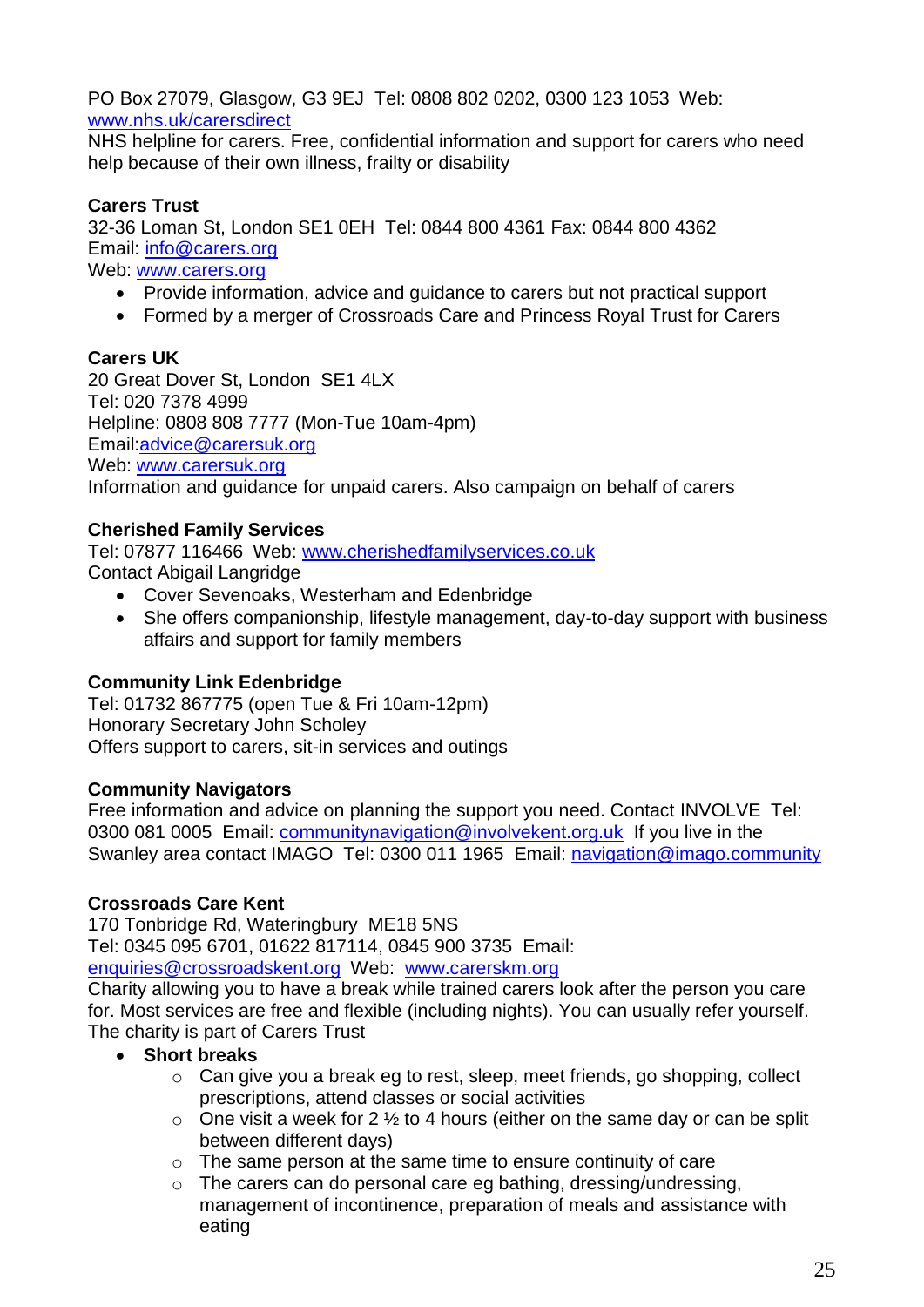- $\circ$  They can also take out the person being cared for including to appointments or social activities
- o You can refer yourself
- o Waiting list (currently a few months though you can reduce this if you have registered with them in advance)
- o One visit a week is free. However you may be able to purchase additional visits and get help with paying for them from Social Services
- o Reassessed every 6 months

#### **Covering health appointments**

- o The Carers Health Appointment Service will look after the person being cared for during the day while you go to your own pre-booked health appointments eg visiting GPs, dentists, opticians, physiotherapists or hospital tests
- o This includes looking after someone while you have treatment such as chemotherapy or radiotherapy
- o No waiting list. Available whenever you need it
- **Step-Up Step-Down support**
	- o Will provide extra help for a few days if you need it eg if you or the person you care for are ill
	- o You must register for this service
- **Carer Crisis (Urgent Response Service)**
	- o If you are in a crisis and cannot look after someone the Urgent Care Team will provide round-the-clock cover in conjunction with any family that you have. Examples might be if you're unwell or away, struggling to cope or the person you care for is deteriorating
	- o This is in addition to any help you already have from Social Services or private care agencies as the aim is to help you as the family carer
	- o You must be referred by your GP or another health professional such as a paramedic
	- o You may also be able to get help from INVOLVE Tel: 0300 081 0005 Email: [communitynavigation@involvekent.org.uk](mailto:communitynavigation@involvekent.org.uk) Web: [www.involvekent.org.uk](http://www.involvekent.org.uk/) If you live in Swanley contact IMAGO Tel: 0300 011 1965 Email: [hello@imago.community](mailto:hello@imago.community) Web: [www.imago.community](http://www.imago.community/)

#### **Cancer support**

- o Support getting to and from hospital
- o Someone to accompany people to medical appointments
- o Someone to talk to about cancer and counselling
- o Information & guidance on cancer
- o Practical help around the home or garden including light housework
- o Help with form-filling
- o Help collecting prescriptions or picking up shopping or taking out shopping
- o Playing board games & companionship
- o Respite breaks for family carers
- o Run by Macmillan Cancer Support volunteers in partnership with Crossroads

#### **Dementia support**

- o Dementia outreach advisors can give you telephone advice to help you care for someone with dementia
- o Can also arrange a home visit to offer advice and listen to you

#### **Hospices**

Range of services to support you and your family if you have a terminal illness or are in your last year of life. The services help address physical, psychological, social, cultural and religious/spiritual needs. They include therapies, counselling and welfare advice as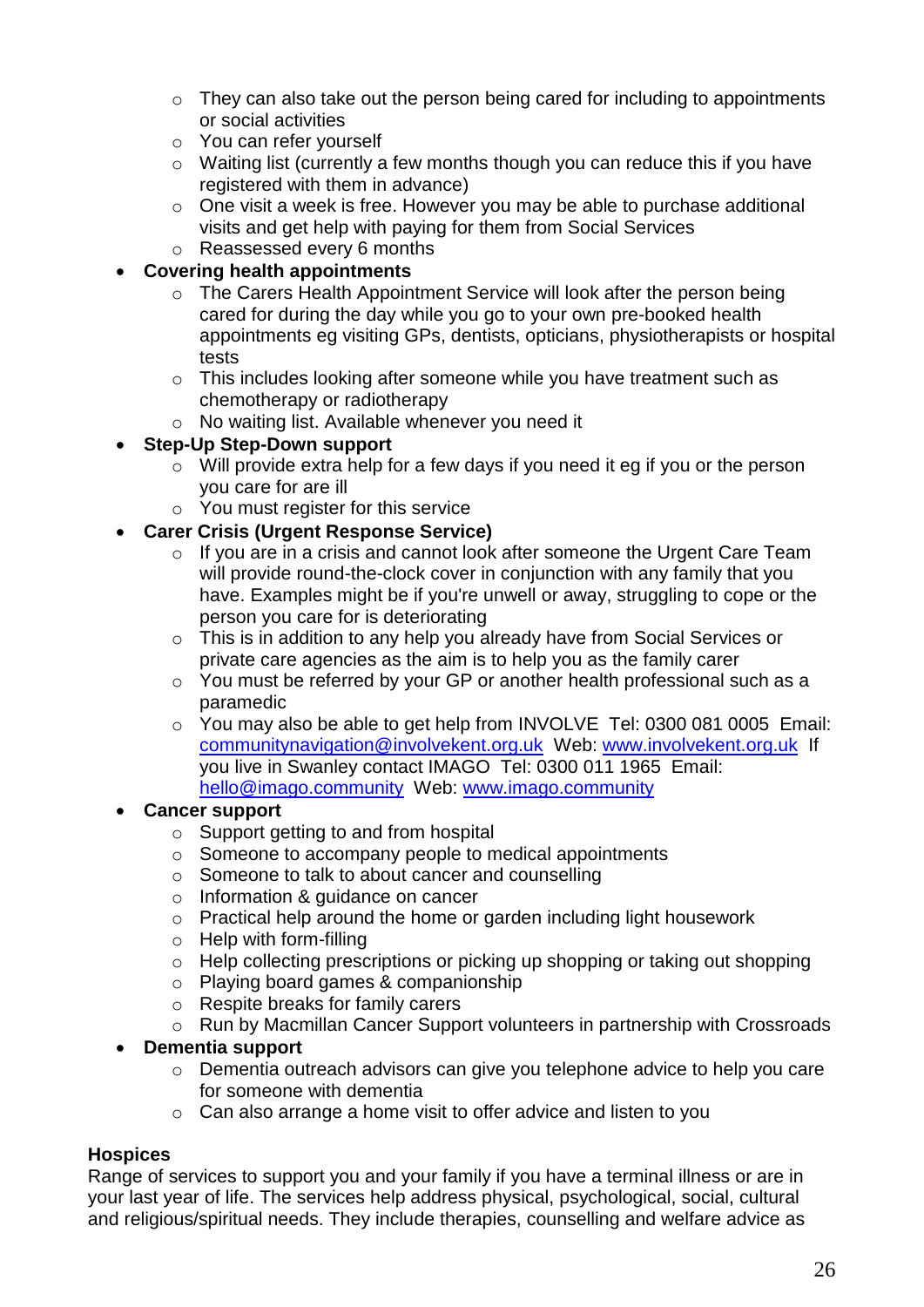well as palliative care. Some services can be provided at your own home but a referral from your GP is usually required.

- Heart of Kent Hospice. Aylesford near Maidstone. Tel: 01622 792200 Email: [enquiries@hokh.co.uk](mailto:enquiries@hokh.co.uk) Web: www.hokh.org
- Hospice in the Weald. Pembury near Tunbridge Wells. Tel: 01892 820500Email: [enquiries@hospiceintheweald.org.ukW](mailto:enquiries@hospiceintheweald.org.uk)eb: [www.hospiceintheweald.org.uk](http://www.hospiceintheweald.org.uk/)

# **Kent Carers' Emergency Card**

This is a card which carers can carry so if you have an accident or become ill, people can contact Kent County Council on a 24-hour emergency contact number to activate a prearranged emergency plan to ensure the person you are caring for continues to be looked after. You can get it from INVOLVE Tel: 0300 081 0005 Email:

communitynavigation@involvekent.org.uk If you live in the Swanley area you can get it from IMAGO Tel: 0300 011 1965 Email: navigation@imago.community

These charities may also be able to provide other support for carers

- **Information, advice and guidance** for carers
- **Support groups** for carers. Include older carers, young carers, mental health, eating disorders, Multiple Sclerosis and learning disabilities. They may be able to accompany carers to support groups
- **Carers' assessments** to see what help might be available

## **Social Services**

Tel: 03000 416161. Social Services provide many forms of support and you can ask for a free assessment of what support you might need as a carer. If you are looking after someone it may be quicker to get a free carer's assessment from INVOLVE Tel: 0300 081 0005 Email: [communitynavigation@involvekent.org.uk](mailto:communitynavigation@involvekent.org.uk) Web: [www.involvekent.org.uk](http://www.involvekent.org.uk/) If you live in Swanley contact IMAGO Tel: 0300 011 1965 Email: [navigation@imago.community](mailto:navigation@imago.community) Web: [www.imago.community](http://www.imago.community/)

#### **West Kent Hospital Discharge Scheme (Handy Heroes)**

Based in Tunbridge Wells Hospital and Darent Valley Hospital. Work with patients to help ensure their home is suitable for them to leave hospital. The service provides a detailed home assessment, advice on home adaptation funding and financial assistance alongwith access to the Handy Hero team who can react quickly to requests for small home repairs, moving furniture or work to prevent further accidents, reducing the risk of a hospital readmission. They can move large items of furniture such as beds, wardrobes and chests of drawers including moving beds downstairs if you can no longer manage stairs. Tel: 01732 227000 and ask for Handy Heroes. The West Kent Hospital Discharge Scheme covers Sevenoaks and Tonbridge

# **Young carers**

If you are young and caring for someone older you may be able to get help and advice from:

- Babble (Carers' Trust online community for carers under 18). Web: www.babble.carers.org
- NHS Young Carers Hub. Web: www.nhs.uk/carersdirect/young
- Young carers (Barnardo's). Web: www.barnardos.org.uk
- Children's Society (Include programme). Web: www.youngcarer.com
- Action for Children. Web: www.actionforchildren.org.uk